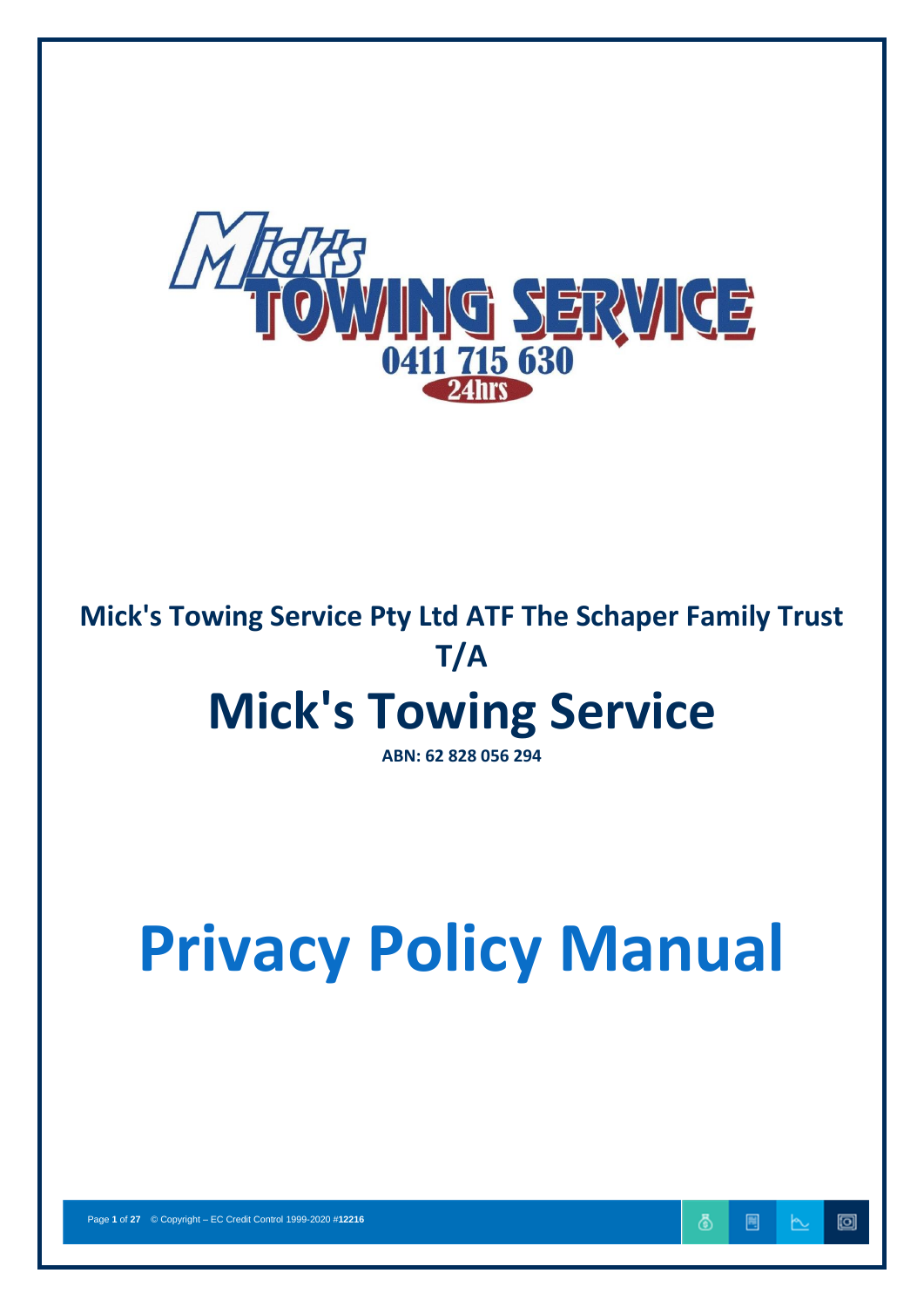## **Table of Contents**

| 1.  | <i><b>Introduction</b></i><br><u> 1989 - Andrea Andrew Maria (h. 1989).</u>      | Page 3  |
|-----|----------------------------------------------------------------------------------|---------|
| 2.  | Australian Privacy Principles (APP's) and NDB __________________________________ | Page 4  |
| 3.  |                                                                                  | Page 5  |
| 4.  | Types Of Personal Information That Is Collected & Held _________________________ | Page 5  |
| 5.  | Procedures and responding to potential breaches of Privacy <b>Exercise 2.1</b>   | Page 7  |
| 6.  | Purposes For Which Information Is Collected, Held, Used And Disclosed _          | Page 9  |
| 7.  | How An Individual May Access Personal Information Held, And How                  |         |
|     | They May Seek Correction Of Such Information ___________________________________ | Page10  |
| 8.  | How An Individual May Complain About A Breach Of The APP, And                    |         |
|     |                                                                                  | Page11  |
| 9.  | Will Personal Information Be Disclosed To Overseas Recipients _________          | Page 12 |
| 10. |                                                                                  | Page 12 |
| 11. |                                                                                  | Page13  |
| 12. | APPENDIX A - INFORMATION PRIVACY PRINCIPLES                                      | Page14  |

**DISCLAIMER:** Subject to any applicable law which cannot be excluded and to all provision implied by statute which cannot be excluded, EC Credit Control (Aust) Pty Ltd accepts no responsibility for any loss, damage, cost or expense (whether direct or implied) incurred by you as a result of any error, omission or misrepresentation in any information in this manual.

**This manual has been prepared by EC Credit Control (Aust) Pty Ltd www.eccreditcontrol.com | info@eccreditcontrol.com Phone 1300 361 070**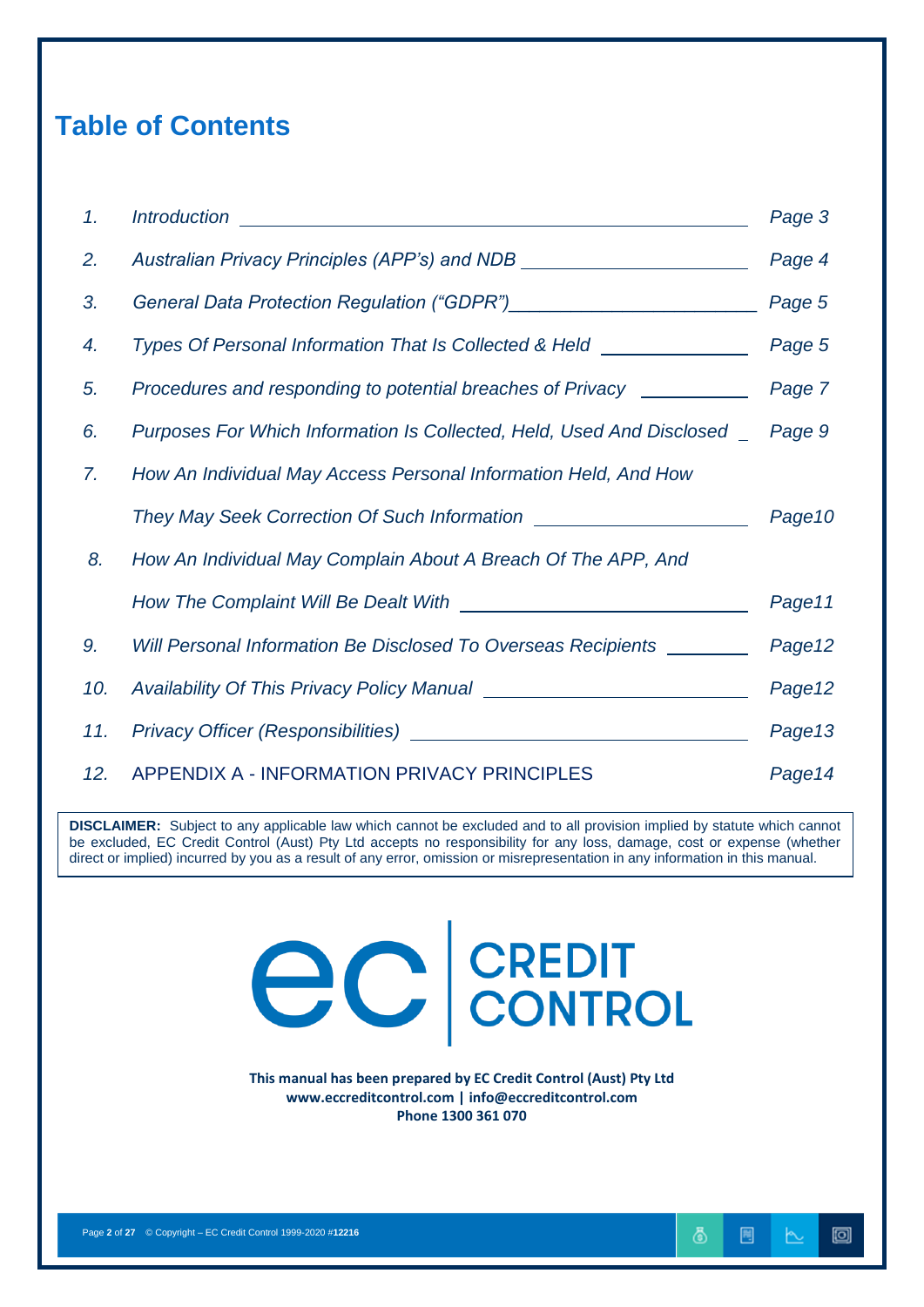## **1. Introduction**

From 12 March 2014, the Australian Privacy Principles (APP's) replaced the National Privacy Principles and Information Privacy Principles and were inserted into the Privacy Act 1988 ("the Act") at schedule 1. These principles apply to private sector organisations who deal with information relating to individuals. This legislation is designed to protect personal information about individuals and sets in place a framework and guidelines about how to deal with this information. APP 1.3 requires an APP entity to have a clearly expressed and up-to-date APP privacy policy describing how it manages personal information. Further in February 2018, the Notifiable Data Breaches ("NDB") Scheme was introduced under Part IIIC of the Act. The NDB establishes requirements and compliance mechanisms for entities in responding to data breaches.

As at 25 May 2018, the EU General Data Protection Regulation ("GDPR") was introduced providing increased transparency for data protection for all businesses transferring data to the Europe Union. While the GDPR and the APP share some similarities, Mick's Towing Service is providing robust privacy policies and procedures for its staff and clients. This includes ensuring that it conforms to all required APP's including the provision of a clearly expressed and readily available Privacy Policy. This is completed by the provision of this Privacy Policy Manual.

An APP privacy policy is a key tool for meeting APP 1's requirements.

To assist with this compliance, Mick's Towing Service ensures that all of its staff members adhere to these policies and procedures. Any breaches of these policies and procedures must be reported to the relevant staff member's manager or supervisor immediately so that any appropriate measures can be taken to mitigate any issues surrounding an identified breach.

Every staff member of Mick's Towing Service who handles personal information is required to have an understanding of the Australian Privacy Principles (APP's), the Act and the GDPR, where necessary. Where a more detailed knowledge of Mick's Towing Service's rights and responsibilities is required, the Privacy Officer will be able to provide assistance.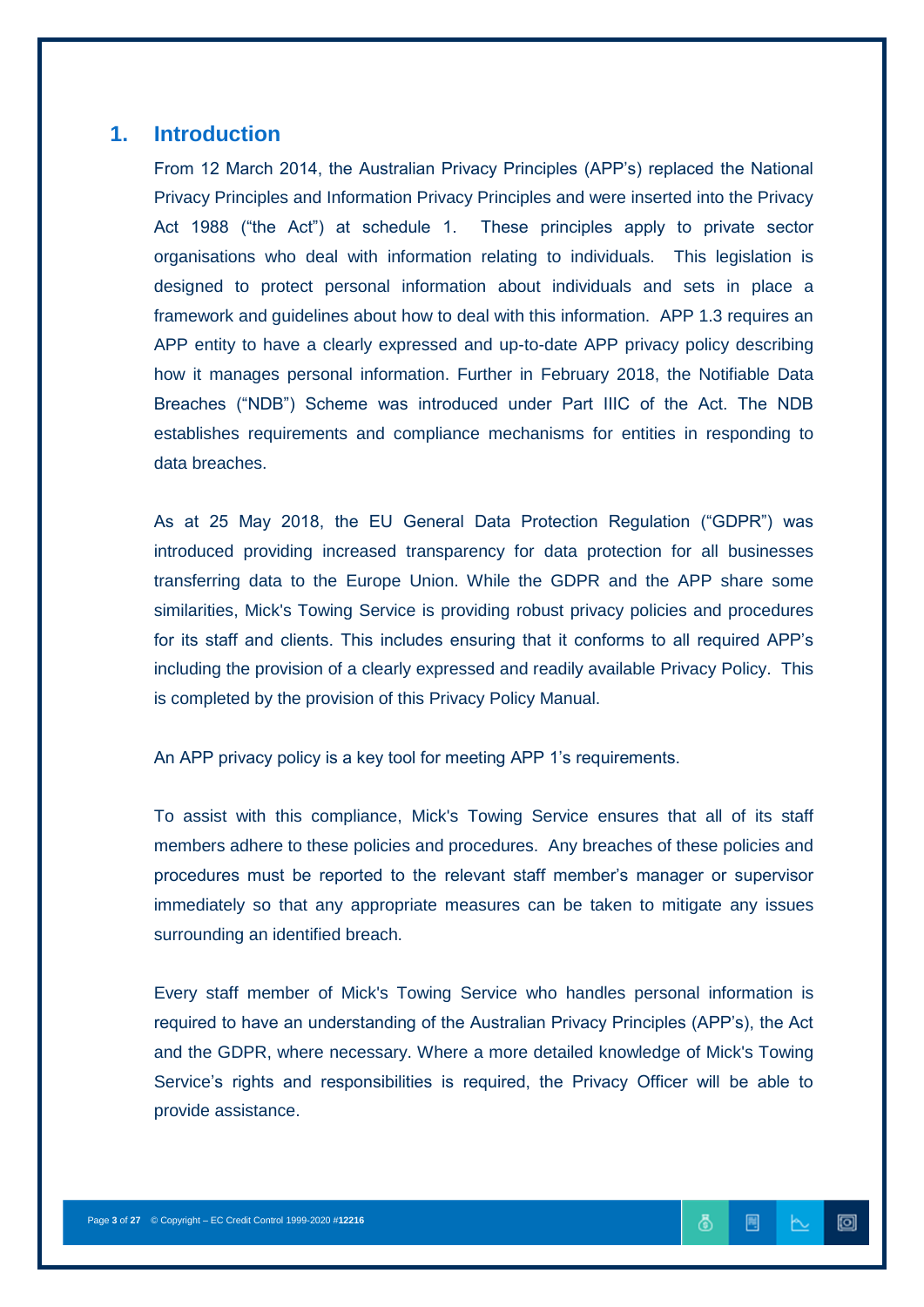All staff are encouraged to discuss privacy issues with the nominated Privacy Officer. **Review**

Formal review of this privacy policy shall be undertaken on a 6 monthly basis with the details of this review recorded by the Privacy Officer.

## **2. Australian Privacy Principles (APP's)**

The Privacy Act 1988 and the Credit Reporting Privacy Code 2014 places obligations and responsibilities on employers and employees to ensure that information collected from individuals is collected, retained and used in line with the APP's. Mick's Towing Service shall abide by the following APP's at all times:

#### **APP No.**

#### *Part 1 – Consideration of personal information privacy*

- APP 1 Open and transparent management of personal information
- APP 2 Anonymity and pseudonymity

#### *Part 2 – Collection of personal information*

- APP 3 Collection of solicited personal information
- APP 4 Dealing with unsolicited personal information
- APP 5 Notification of the collection of personal information

#### *Part 3 – Dealing with personal information*

- APP 6 Use or disclosure of personal information
- APP 7 Direct marketing
- APP 8 Cross-border disclosure of personal information
- APP 9 Adoption, use or disclosure of government related identifiers

#### *Part 4 – Integrity of personal information*

- APP 10 Quality of personal information
- APP 11 Security of personal information

#### *Part 5 – Access to, and correction of, personal information*

- APP 12 Access to personal information
- APP 13 Correction of personal information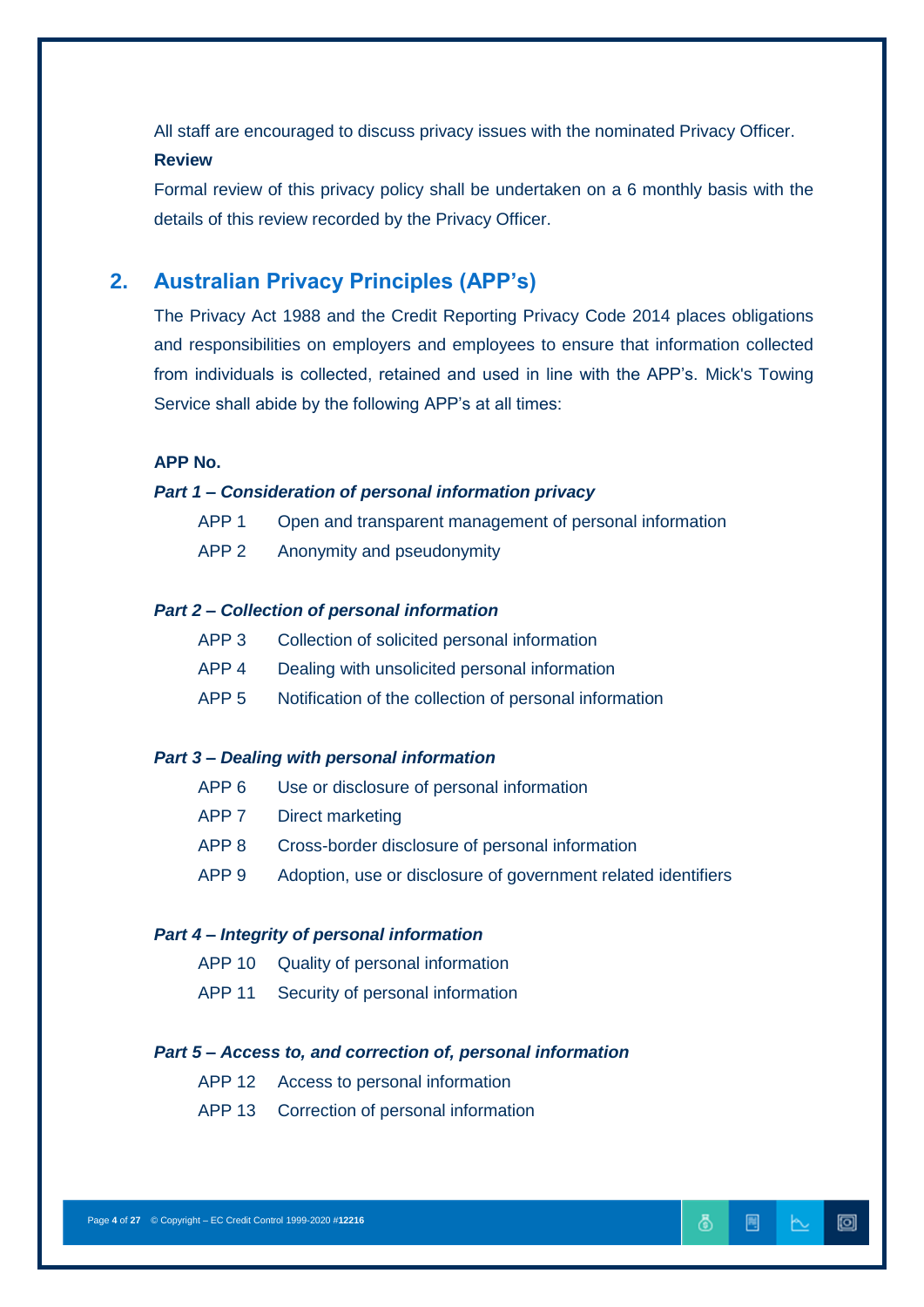Further information regarding the APP's can be obtained from the office of the Australian Information Commissioner at www.oaic.gov.au.

A copy of the APP's as produced by the Office of the Australian Information Commissioner is attached as Appendix A. The NDB forms part of the Act as a new implemented scheme for companies to advise its clients, in the event of a potential data breach that is likely to result in serious harm to any individuals whose personal information is involved in the breach. Mick's Towing Service's Privacy Policy Manual provides a data breach preparation and response to any potential breaches to ensure compliance under the NDB and the Act.

#### **3. General Data Protection Regulation ("GDPR")**

Upon the implementation of the GDPR on 25 May 2018, Mick's Towing Service has updated the way they use and collect personal data from residents in the EU. This involves, identifying Mick's Towing Service's data protection officer ("Privacy Officer"), how clients can contact the Privacy Officer and identifying the process of transferring client's personal information. Further, the implementation of cookies notices on Mick's Towing Service's website has been activated to ensure Mick's Towing Service's clients have adequate protection in providing consent to Mick's Towing Service in withholding their personal data.

## **4. Types of Personal Information That is Collected, Used, Processed & Held**

Mick's Towing Service collects personal information for a variety of reasons. This personal information will be collected in the normal course of business and will relate to Goods and/or Services that are provided by Mick's Towing Service to clients. This information collected will be done so in the course of business where the client is a customer of Mick's Towing Service or when the client acts as a guarantor for another person or company that is a client of Mick's Towing Service. Mick's Towing Service will not collect information that is not relevant or sensitive in nature unless it is required in the normal course of business.

The personal information that is collected may include, but will not be limited to the following;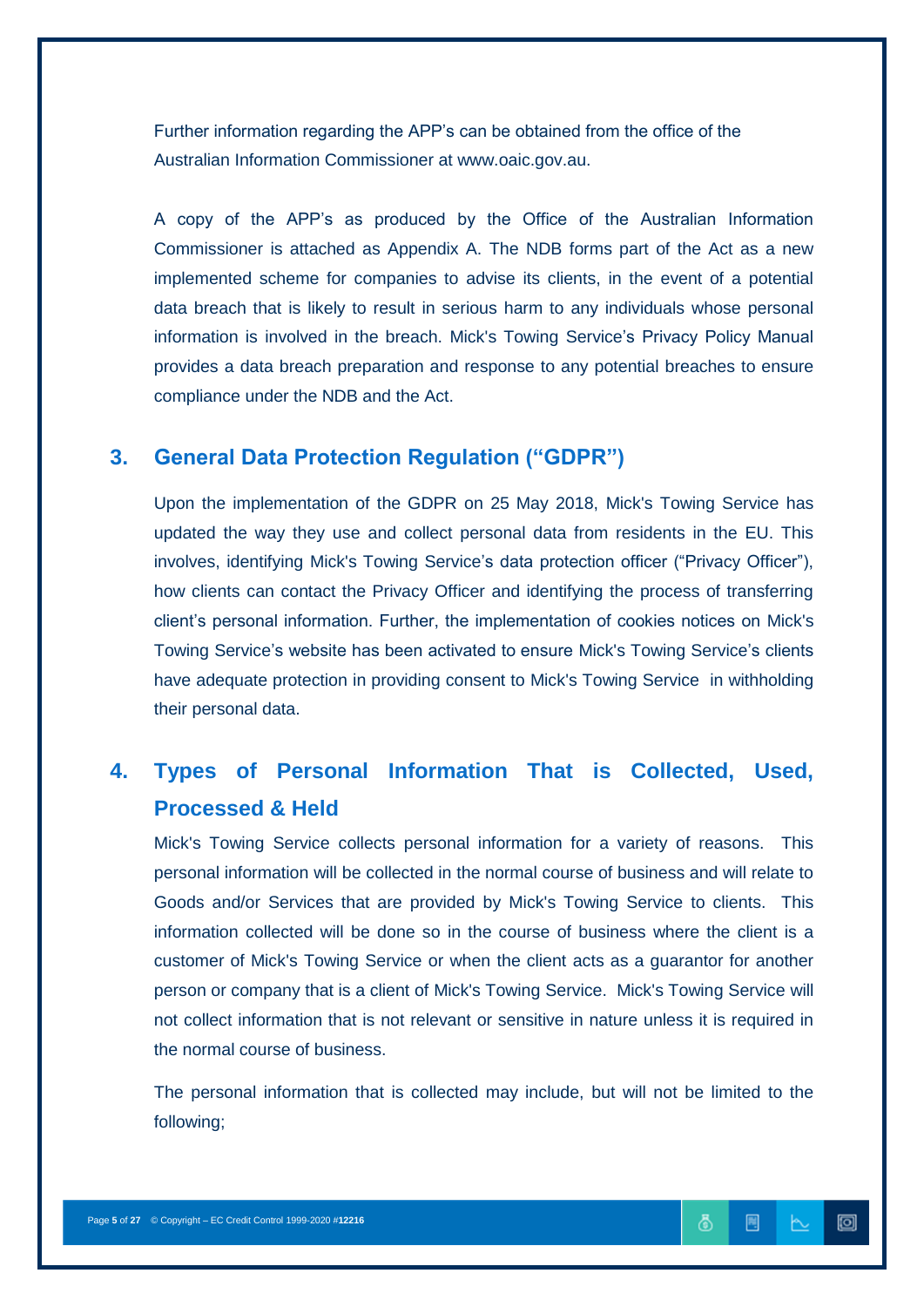- 1/ Full name
- 2/ Address
- 3/ Date of birth
- 4/ Credit references if applicable
- 5/ Publicly available information which relate to the clients activities in Australia
- 6/ Any information recorded in the National Personal Insolvency Index
- 7/ Driver's licence details
- 8/ Medical insurance details (if applicable)
- 9/ Electronic contact details including email, Facebook and Twitter details
- 10/ Next of kin and other contact information where applicable

The client acknowledges that provided the correct Privacy Act disclosures have been made that Mick's Towing Service may conduct a credit report on the client for the purposes of evaluating the credit worthiness of the client.

Mick's Towing Service ensures that all personal information is held in a secure manner. Where applicable and to the best of Mick's Towing Service's knowledge all computers or servers have the required security protections in place to safeguard and protect any personal information that is held by Mick's Towing Service.

We use cookies on our website. Cookies are small files which are stored on your computer. They are designed to hold a modest amount of data (including personal information) specific to a particular client and website, and can be accessed either by the web server or the client's computer. In so far as those cookies are not strictly necessary for the provision of Mick's Towing Service's services, we will ask you to consent to our use of cookies when you first visit our website.

In the event that you utilise our website for the purpose of purchases/orders, Mick's Towing Service agrees to display reference to cookies and /or similar tracking technologies, such as pixels and web beacons (if applicable), and requests consent for Mick's Towing Service collecting your personal information which may include:

- (a) IP address, browser, email client type and other similar details;
- (b) Tracking website usage and traffic; and
- (c) Reports are available to Mick's Towing Service when Mick's Towing Service sends an email to the client, so Mick's Towing Service may collect and review that information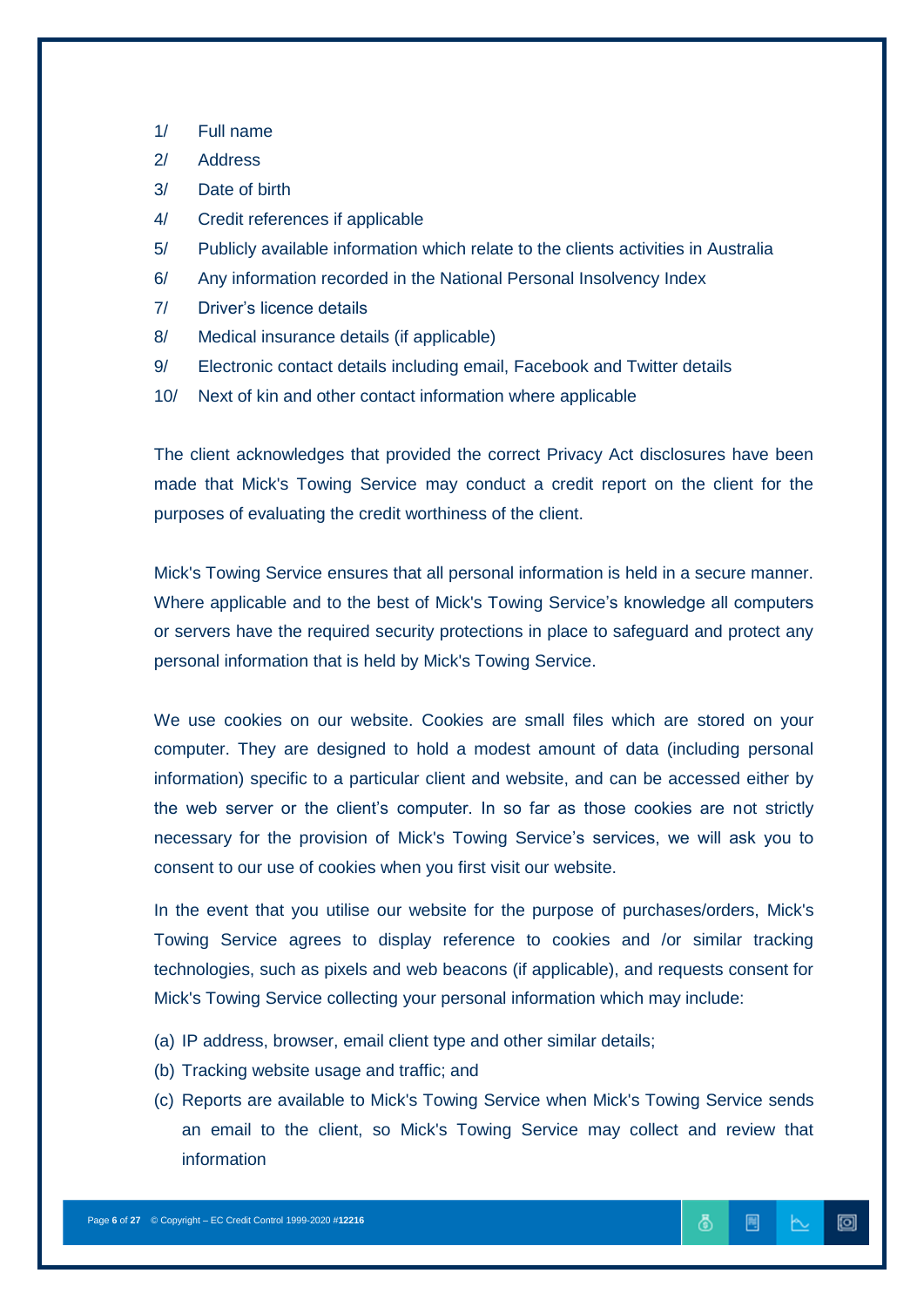If you consent to Mick's Towing Service's use of cookies on our website and later wish to withdraw your consent, you may manage and control Mick's Towing Service's privacy controls through your browser, including removing cookies by deleting them from your browser history when you leave the site.

Mick's Towing Service also regularly conducts internal risk management reviews to ensure that its infrastructure (to the best of its knowledge) is secure and any identifiable risks have been mitigated as much as they can be in the normal course of business.

#### **5. Procedures and responding to potential breaches of Privacy**

In accordance with the NDB Mick's Towing Service is aware of its responsibilities to notify its clients in the event of a potential data breach that may cause serious harm to clients. Further, in the event the client is located in the Europe Union ("EU"), Mick's Towing Service acknowledges that any potential data breaches will be safeguarded by the provisions of the GDPR.

Mick's Towing Service will collect and process personal information in the normal course of business. This personal information may be collected and processed, but is not limited to, any of the following methods;

- 1/ Credit applications forms
- 2/ Work authorisation forms, quote forms or any other business documentation
- 3/ Publicly available databases that hold information
- 4/ Websites that detail information such as Sensis, Facebook, Google etc
- 5/ By verbally asking you for information as part of normal business practices

Where relevant to data processing as per the GDPR, and in particular where Mick's Towing Service uses new technologies, and takes into account the nature, scope, context and purposes of processing and considers that the data processing is likely to result in a high risk to the rights and freedoms of natural persons, the Privacy Officer shall, prior to the processing of personal information, carry out an assessment of impact of the envisaged processing operations by way of a protection impact assessment. The data protection assessment will be required in instances whereby: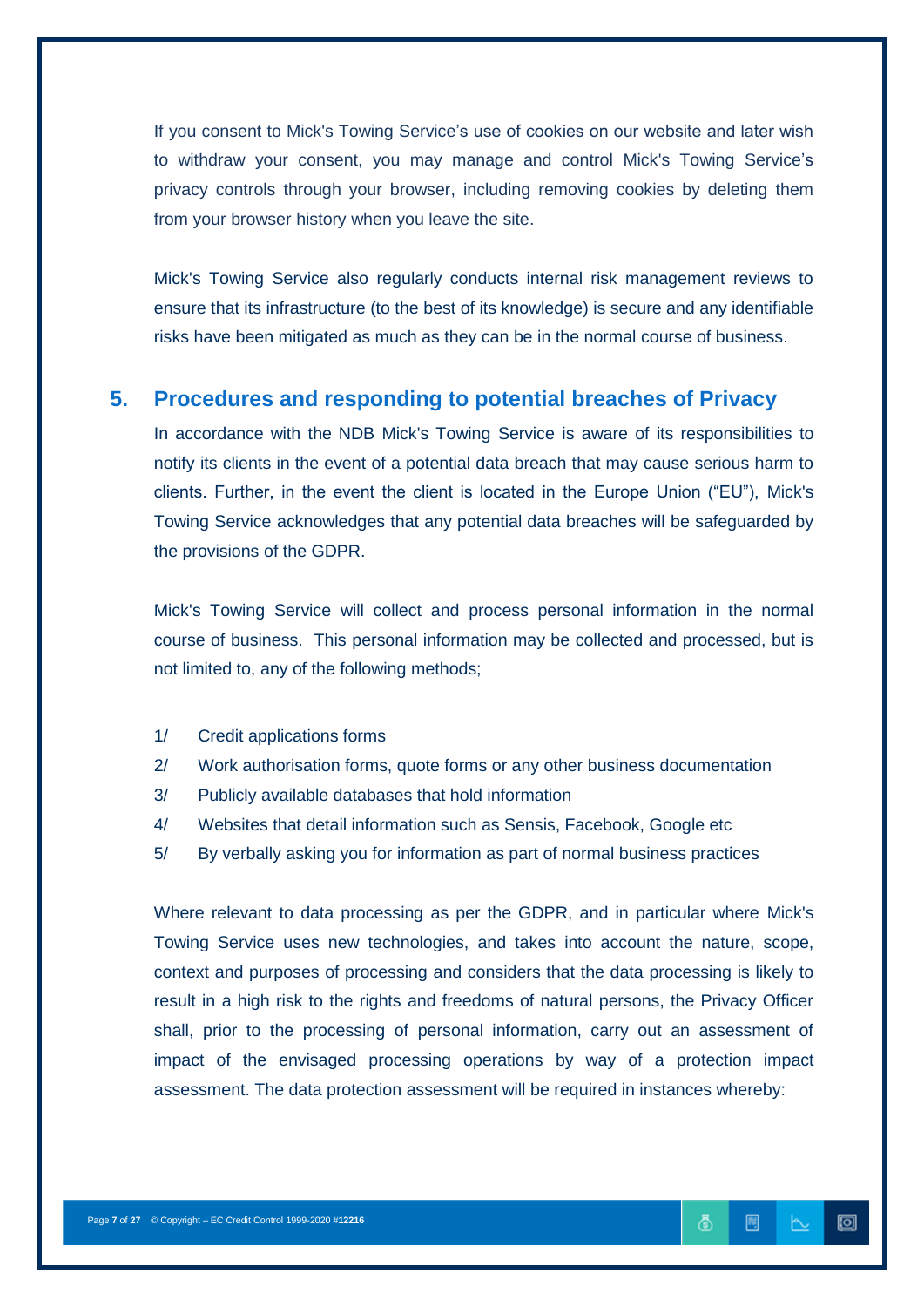- (a) a systematic and extensive evaluation of personal aspects relating to natural persons which is based on automated processing, including profiling, and on which decisions are based that produce legal effects concerning the natural person or similarly significantly affect the natural person;
- (b) processing on a large scale of special categories of data referred to in [Article 9\(](https://gdpr-info.eu/art-9-gdpr/)1) of the GDPR, or of personal data relating to criminal convictions and offences referred to in [Article 10](https://gdpr-info.eu/art-10-gdpr/) of the GDPR; or
- (c) a systematic monitoring of a publicly accessible area on a large scale.

The assessment shall be carried out in accordance with Article 35 (7) of the GDPR and carry out reviews of such data protection impact assessments when there is any change of the risk associated with the processing of personal information.

As a client of Mick's Towing Service and agreeing to Mick's Towing Service's Terms and Conditions of Trade, which includes Mick's Towing Service's privacy statement you hereby agree and consent to the provisions of this Privacy Policy Manual, including but not limited to the collection, processing, use and disclosure of your personal information. In the event that you withdraw your agreement and consent to any of the above use, processing collection and disclosure, then Mick's Towing Service warrants that any request by you to withdraw your consent or agreement shall be deemed as confirmation by you to cease any and/or all collection use, processing and disclosure of your personal information. You may make a request to withdraw your consent at anytime by telephone and/or by email to the following contact details;

> **The Privacy Officer Veronika Schaper Mick's Towing Service** 12 Ryecroft Street Carrara QLD 4211 accounts@mickstowingservice.com.au 0411 715 630

Mick's Towing Service will ensure that any Information that is to be obtained from you is done so verbally or using Mick's Towing Service's prescribed forms which; Authorise Mick's Towing Service:

- 1/ To collect personal information; and
- 2/ Inform the individual what personal information is being collected; and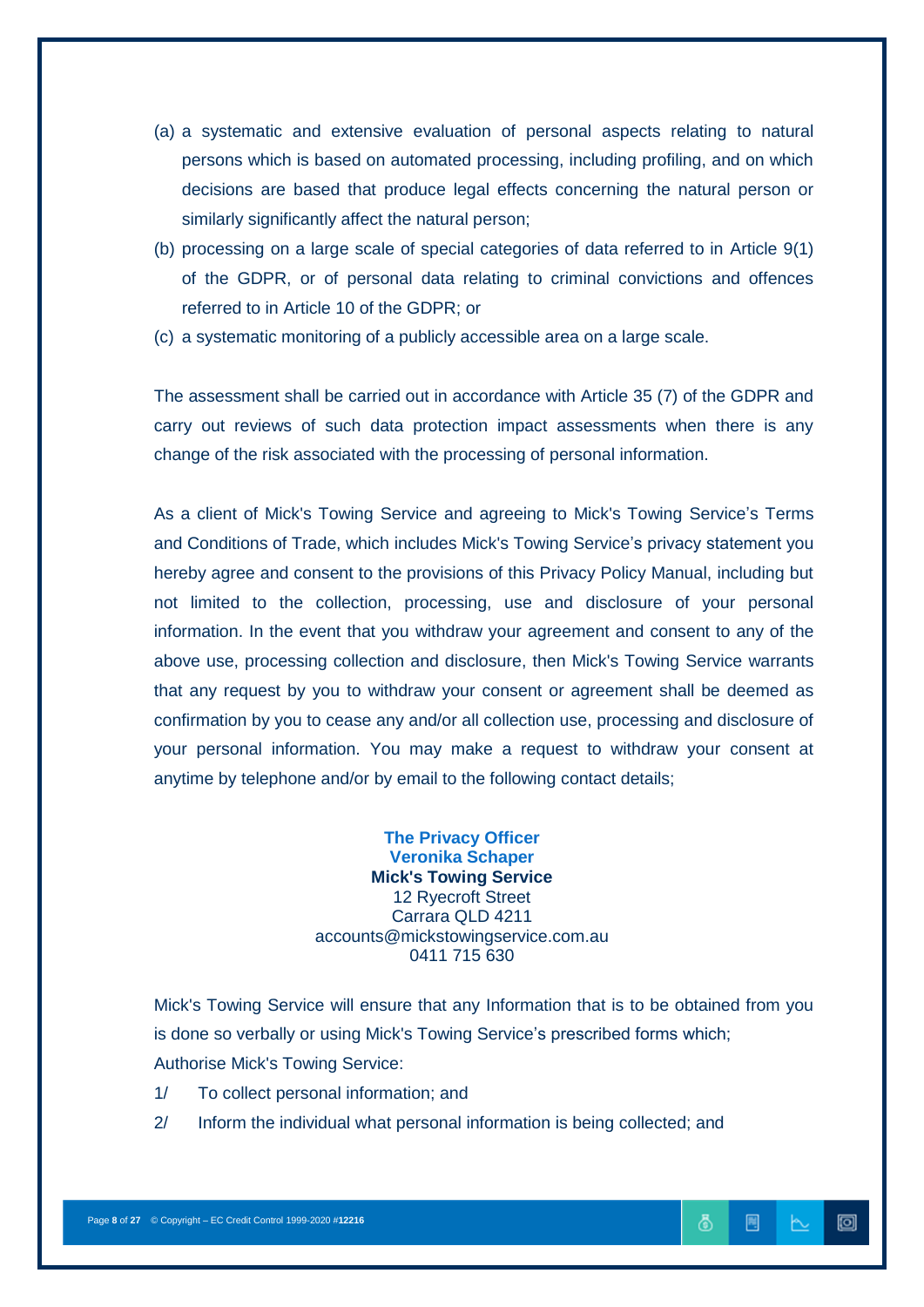- 3/ Inform the individual why (the purpose) the personal information is being collected; and
- 4/ Inform the individual why & when personal information will be disclosed to  $3<sup>rd</sup>$ parties.

It is the responsibility of Mick's Towing Service to ensure that any personal information obtained is as accurate and up to date as possible and information is only collected by lawful means in accordance with the Act and relevantly, in accordance with the GDPR.

## **6. Purposes For Which Information Is Collected, Held, Used And Disclosed**

#### **Disclosure to Third Parties**

Mick's Towing Service will not pass on your personal information to third parties without first obtaining your consent.

In accordance with the Act, including the GDPR (where relevant), Personal Information can only be used by Mick's Towing Service for the following purposes:

- 1/ Access a credit reporter's database for the following purposes:
	- a) To assess your application for a credit account; or
	- b) To assess your ongoing credit facility; or

c) To notify a credit reporter of a default by you (providing Mick's Towing Service are a member of an approved OAIC External Dispute Resolution Scheme ("EDRS") for consumer defaults); or

- d) To update your details listed on a credit reporter's database; or
- 2/ Check trade references noted on the prescribed form for the following purposes:
	- a) To assess your application for a credit account; or
	- b) To assess your ongoing credit facility; or
	- c) To notify a default (subject to 1(c) above).
- 3/ Market Mick's Towing Service's products and services.
- 4/ Any other day to day business purposes such as complying with ATO requirements, managing accounting returns or legal matters.

**Relationship with Credit Reporter** - In the event that notification of a default has been reported to a Credit Reporter and your credit file has been updated (including any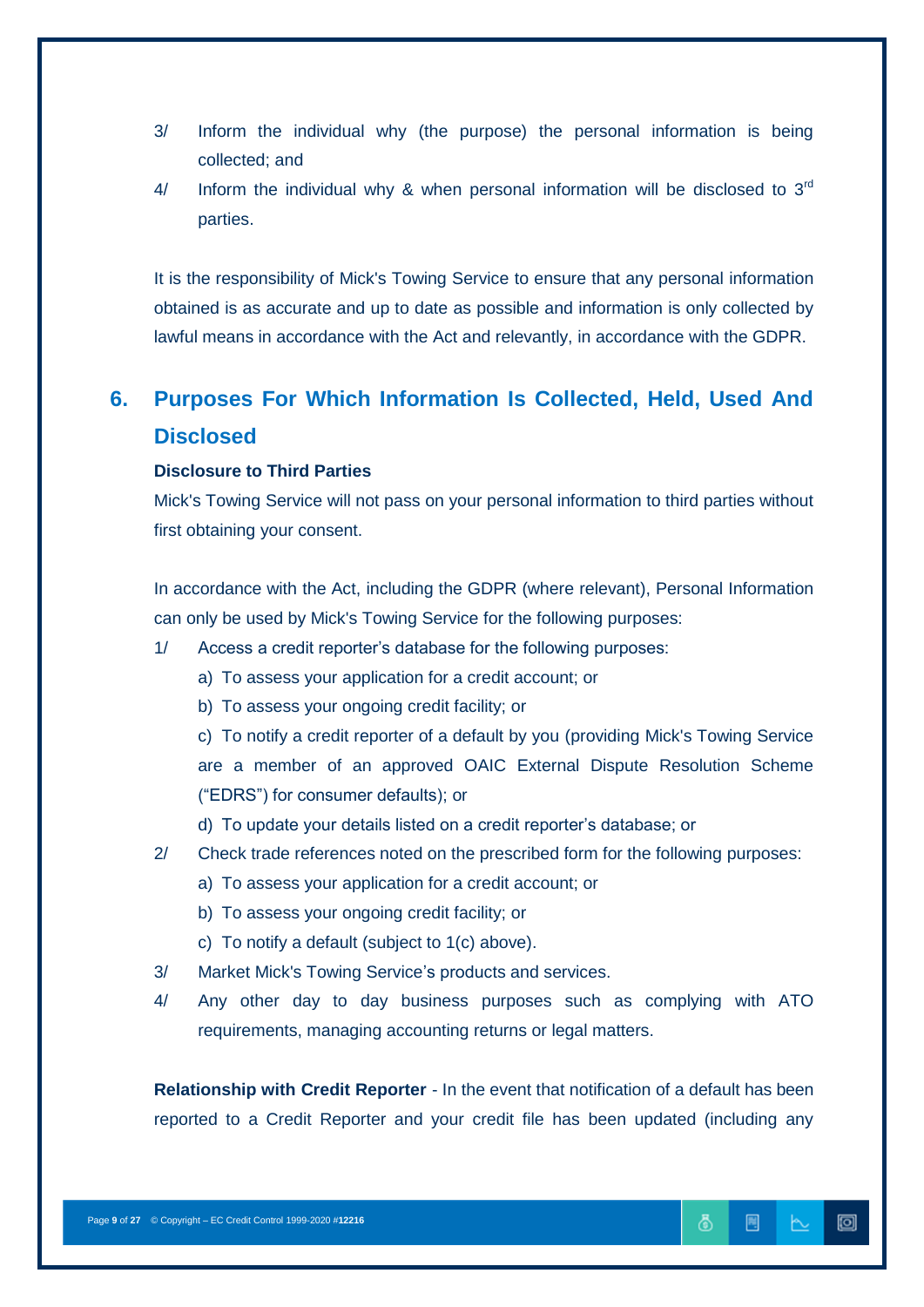changes to the balance outstanding or contact details), then the Credit Reporter shall be notified as soon as practical of any such changes.

Mick's Towing Service will only gather information for its particular purpose (primary purpose). In accordance with the Act, including the GDPR (where relevant), Mick's Towing Service will not disclose this information for any other purpose unless this has been agreed to by both parties.

## **7. How An Individual May Access Personal Information Held, And How They May Seek Correction Of Such Information**

You shall have the right to request from Mick's Towing Service a copy of all the information about you that is retained by Mick's Towing Service. You also have the right to request (by telephone and/or by email) that Mick's Towing Service correct any information that is incorrect, outdated or inaccurate.

Any requests to receive your personal information or to correct personal information should be directed to the following contact details;

> **The Privacy Officer Veronika Schaper Mick's Towing Service** 12 Ryecroft Street Carrara QLD 4211 accounts@mickstowingservice.com.au 0411 715 630

Mick's Towing Service will destroy personal information upon your request (by telephone and/or by email) or when the personal information is no longer required. The exception to this is if the personal information is required in order for Mick's Towing Service to fulfil their performance of services or is required to be maintained and/or stored in accordance with the law.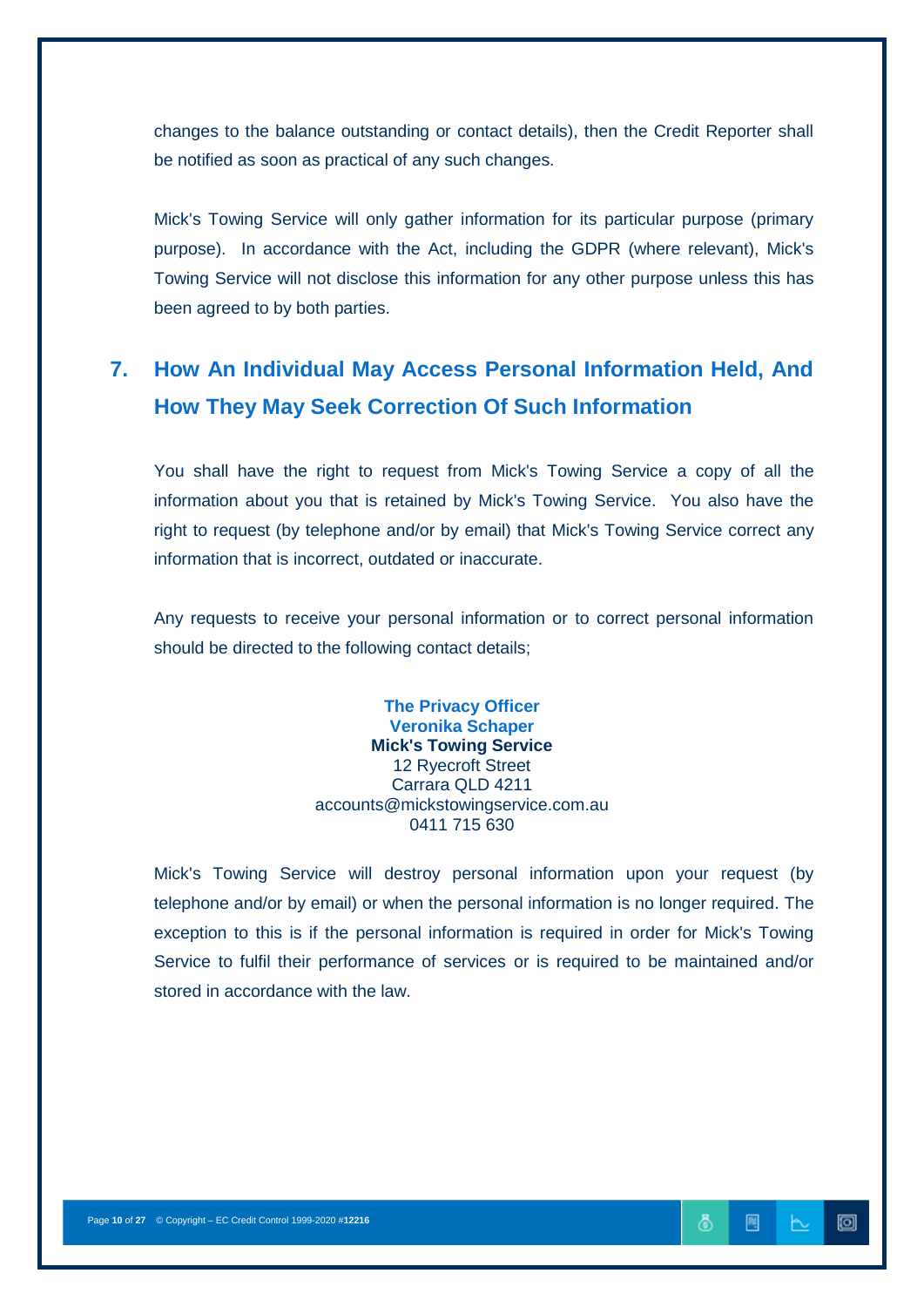## **8. How An Individual May Complain About A Breach Of The APP, And How The Complaint Will Be Dealt With**

You can make a complaint to Mick's Towing Service's internal dispute resolution team ('IDR') regarding an interference with and/or misuse of your personal information by contacting Mick's Towing Service via telephone or email.

Any complaints should be directed to the following contact details in the first instance;

**The Privacy Officer Veronika Schaper Mick's Towing Service** 12 Ryecroft Street Carrara QLD 4211 accounts@mickstowingservice.com.au 0411 715 630

In your communication you should detail to Mick's Towing Service the nature of your complaint and how you would like Mick's Towing Service to rectify your complaint.

We will respond to that complaint within 7 days of receipt and will take all reasonable steps to make a decision as to the complaint within 30 days of receipt of the complaint.

We will disclose information in relation to the complaint to any relevant credit provider and or Credit Reporting Body that holds the personal information the subject of the complaint.

In the event that you are not satisfied with the resolution provided, then you can make a complaint to the Information Commissioner on the OAIC website at [www.oaic.gov.au](http://www.oaic.gov.au/)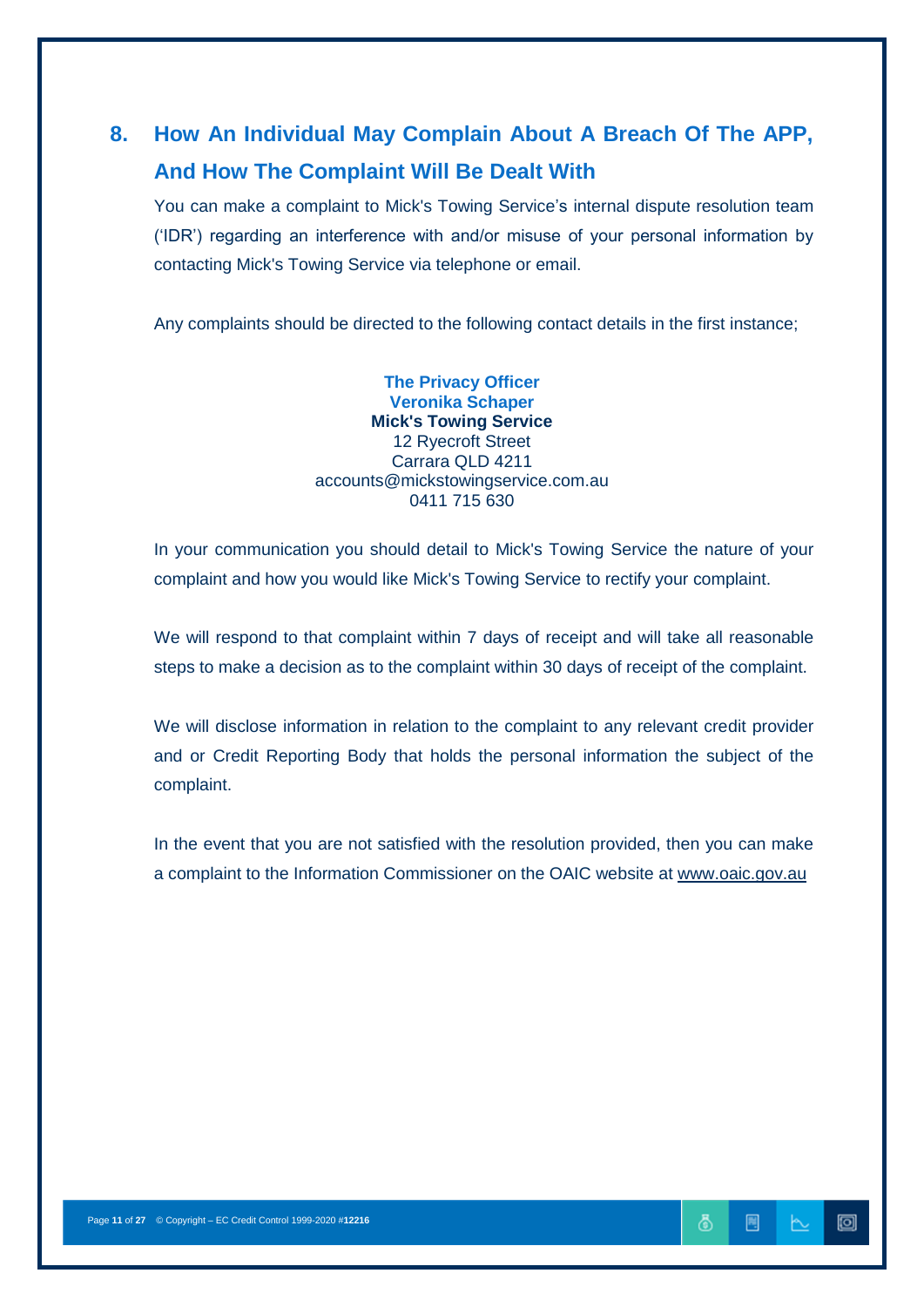#### **9. Will Personal Information Be Disclosed To Overseas Recipients**

Mick's Towing Service does not disclose information about the client to third party overseas recipients unless the client has provided its consent. Mick's Towing Service will notify you if circumstances change regarding overseas disclosure and will comply with the Act and the GDPR in all respects.

Unless otherwise agreed, Mick's Towing Service agrees not to disclose any personal information about the client for the purpose of direct marketing. You have the right to request (by telephone and/or by email) that Mick's Towing Service does not disclose any personal information about you for the purpose of direct marketing.

#### **10. Availability Of This Privacy Policy Manual**

This Privacy Policy manual is available to all clients of Mick's Towing Service. It will be made available (where applicable) on Mick's Towing Service's website.

This manual will also be available upon request at Mick's Towing Service's business premises and is available to be sent to you if required.

If you require a copy of this Privacy Policy please make a request utilising the following contact information in the first instance:

> **The Privacy Officer Veronika Schaper Mick's Towing Service** 12 Ryecroft Street Carrara QLD 4211 accounts@mickstowingservice.com.au 0411 715 630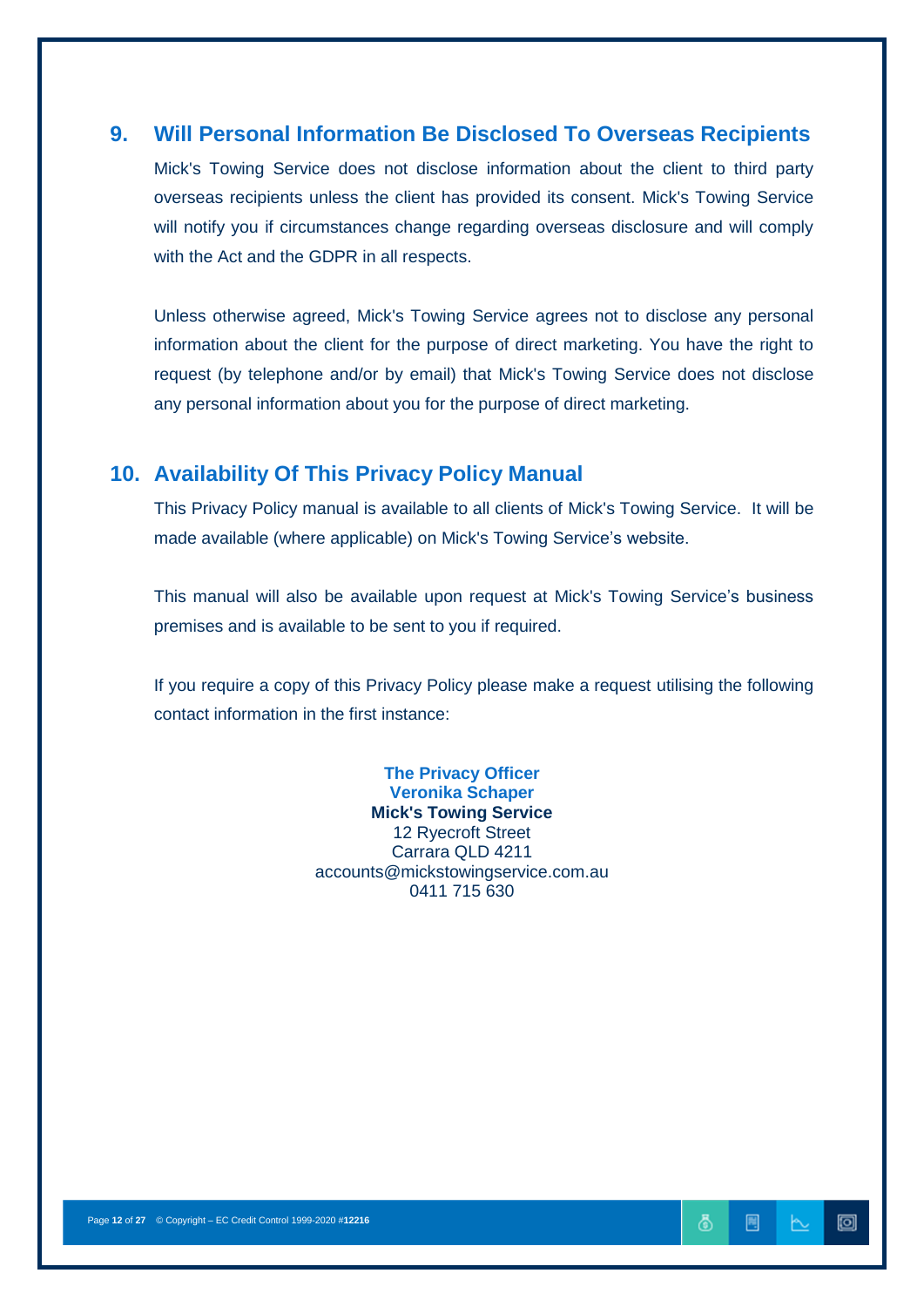#### **11. Privacy Officer (Responsibilities)**

Mick's Towing Service has appointed an internal Privacy Officer to manage its privacy matters. The name of this officer is available by making contact with Mick's Towing Service. The privacy officers duties include (but are not limited to) the following:

The Privacy Officer needs to be familiar with the APP's. Educational material is available from the office of the Privacy Commissioner which explains what Mick's Towing Service needs to know in order to comply with the Privacy Act.

If a person complains to the Privacy Commissioner that Mick's Towing Service has breached their privacy, the Information Commissioner may contact the Privacy Officer to discuss the complaint, and to see whether there is any means of settling the matter. The Privacy Officer shall provide whatever assistance is necessary. The Privacy Officer may be asked to provide background information or identify the staff members who can do so.

#### **Complaints**

In the event that a complaint about privacy issues is received the Privacy Officer will:

- 1/ Take ownership of the complaint and ensure that it is dealt with in a timely manner.
- 2/ Acknowledge receipt of the complaint within 24 hours and advise the complainant of their rights.
- 3/ Fully investigate the complaint.
- 4/ Respond, with findings, to the complainant within 30 days of receipt.
- 5/ Keep a record of all complaints received for ongoing review of policies and procedures.

In the event that a complaint about privacy issues is received via a credit reporter the Privacy Officer will:

- 1/ Take ownership of the complaint and ensure that it is dealt with in a timely manner.
- 2/ Acknowledge receipt of the complaint to the credit reporter within 24 hours.
- 3/ Fully investigate the complaint.
- 4/ Respond, with findings, to the credit reporter within 7 days of receipt.
- 5/ Keep a record of all complaints received for ongoing review of policies and procedures.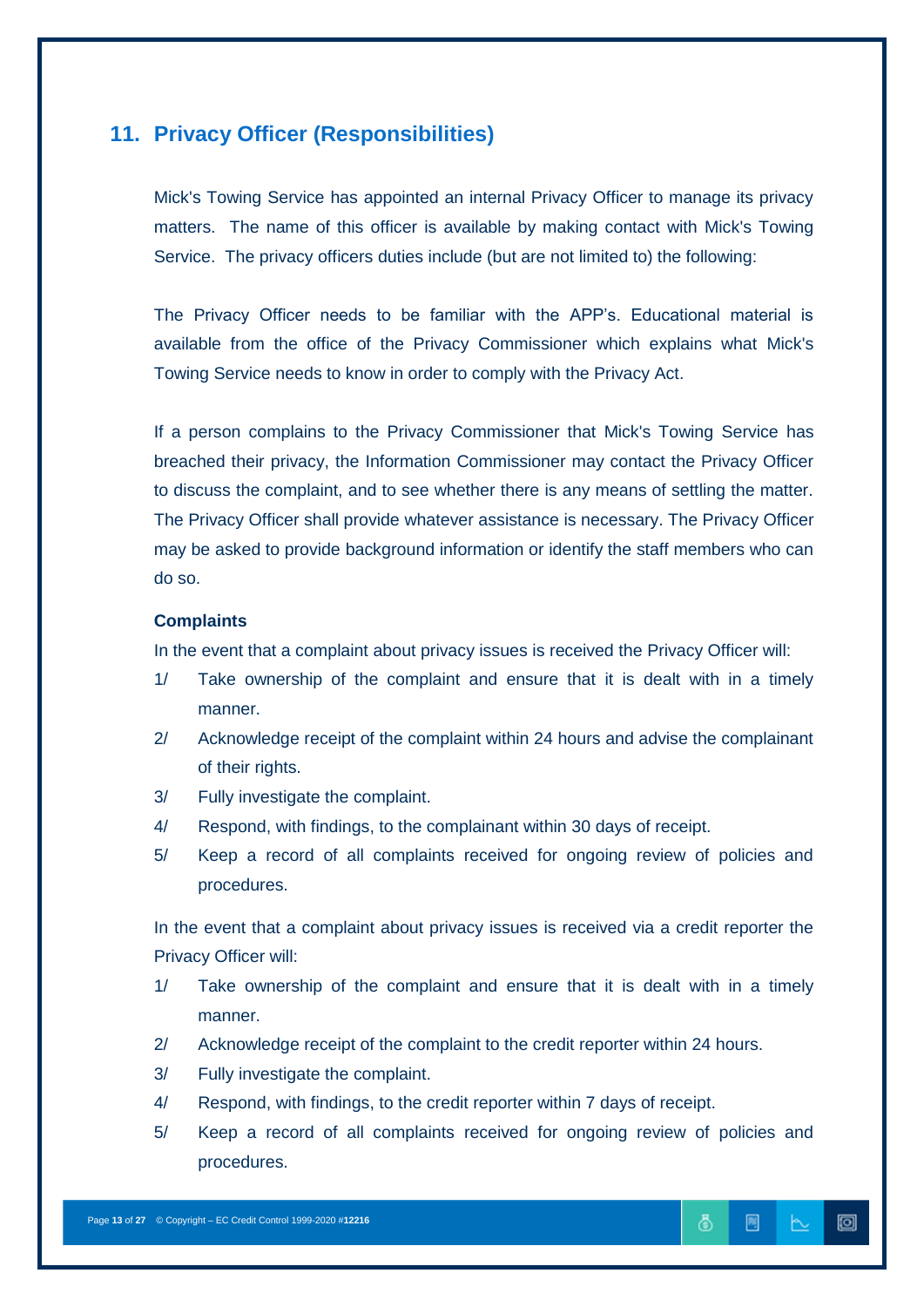## APPENDIX A - INFORMATION PRIVACY PRINCIPLES

### **Part 1 – Consideration Of Personal Information Privacy**

## **Australian Privacy Principle 1 – open and transparent management of personal information**

1.1 The object of this principle is to ensure that APP entities manage personal information in an open and transparent way.

#### *Compliance with the Australian Privacy Principles etc.*

- 1.2 An APP entity must take such steps as are reasonable in the circumstances to implement practices, procedures and systems relating to the entity's functions or activities that:
	- (a) will ensure that the entity complies with the Australian Privacy Principles and a registered APP code (if any) that binds the entity; and
	- (b) will enable the entity to deal with inquiries or complaints from individuals about the entity's compliance with the Australian Privacy Principles or such a code.

#### *APP Privacy policy*

- 1.3 An APP entity must have a clearly expressed and up to date policy (the *APP privacy policy*) about the management of personal information by the entity.
- 1.4 Without limiting sub-clause 1.3, the APP privacy policy of the APP entity must contain the following information:
	- (a) the kinds of personal information that the entity collects and holds;
	- (b) how the entity collects and holds personal information;
	- (c) the purposes for which the entity collects, holds, uses and discloses personal information;
	- (d) how an individual may access personal information about the individual that is held by the entity and seek the correction of such information;
	- (e) how an individual may complain about a breach of the Australian Privacy Principles, or a registered APP code (if any) that binds the entity, and how the entity will deal with such a complaint;
	- (f) whether the entity is likely to disclose personal information to overseas recipients;
	- (g) if the entity is likely to disclose personal information to overseas recipients—the countries in which such recipients are likely to be located if it is practicable to specify those countries in the policy.

#### *Availability of APP privacy policy etc.*

- 1.5 An APP entity must take such steps as are reasonable in the circumstances to make its APP privacy policy available:
	- (a) free of charge; and
	- (b) in such form as is appropriate.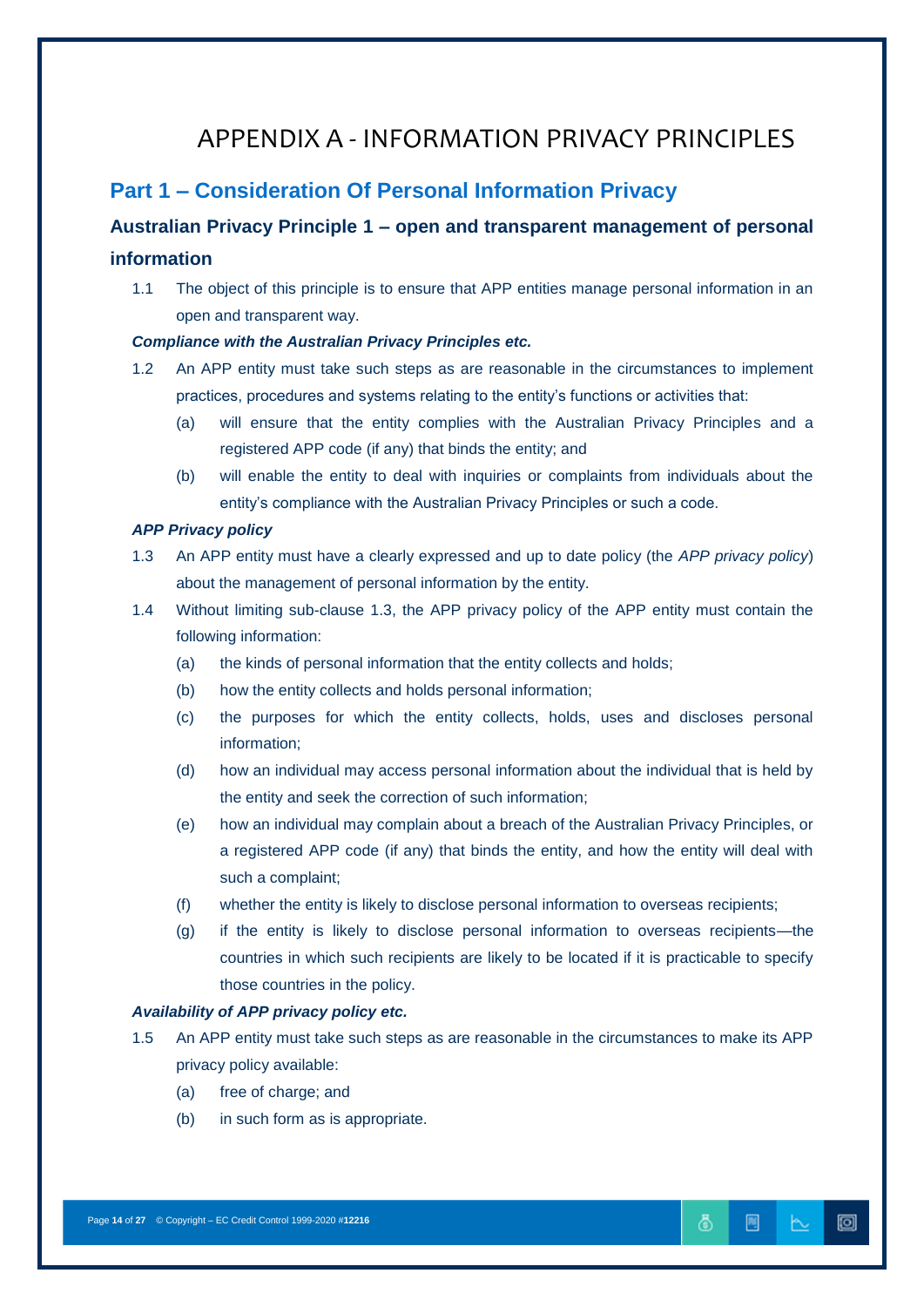**Note:** An APP entity will usually make its APP privacy policy available on the entity's website.

1.6 If a person or body requests a copy of the APP privacy policy of an APP entity in a particular form, the entity must take such steps as are reasonable in the circumstances to give the person or body a copy in that form.

#### **Australian Privacy Principle 2 – anonymity and pseudonymity**

- 2.1 Individuals must have the option of not identifying themselves, or of using a pseudonym, when dealing with an APP entity in relation to a particular matter.
- 2.2 Sub-clause 2.1 does not apply if, in relation to that matter:
	- (a) the APP entity is required or authorised by or under an Australian law, or a court/ tribunal order, to deal with individuals who have identified themselves; or
	- (b) it is impracticable for the APP entity to deal with individuals who have not identified themselves or who have used a pseudonym.

#### **Part 2 – Collection Of Personal Information**

#### **Australian Privacy Principle 3 – collection of solicited personal information**

#### *Personal information other than sensitive information*

- 3.1 If an APP entity is an agency, the entity must not collect personal information (other than sensitive information) unless the information is reasonably necessary for, or directly related to, one or more of the entity's functions or activities.
- 3.2 If an APP entity is an organisation, the entity must not collect personal information (other than sensitive information) unless the information is reasonably necessary for one or more of the entity's functions or activities.

#### *Sensitive information*

- 3.3 An APP entity must not collect sensitive information about an individual unless:
	- (a) the individual consents to the collection of the information and:
		- (i) if the entity is an agency—the information is reasonably necessary for, or directly related to, one or more of the entity's functions or activities; or
		- (ii) if the entity is an organisation—the information is reasonably necessary for one or more of the entity's functions or activities; or
	- (b) sub-clause 3.4 applies in relation to the information.
- 3.4 This sub-clause applies in relation to sensitive information about an individual if:
	- (a) the collection of the information is required or authorised by or under an Australian law or a court/tribunal order; or
	- (b) a permitted general situation exists in relation to the collection of the information by the APP entity; or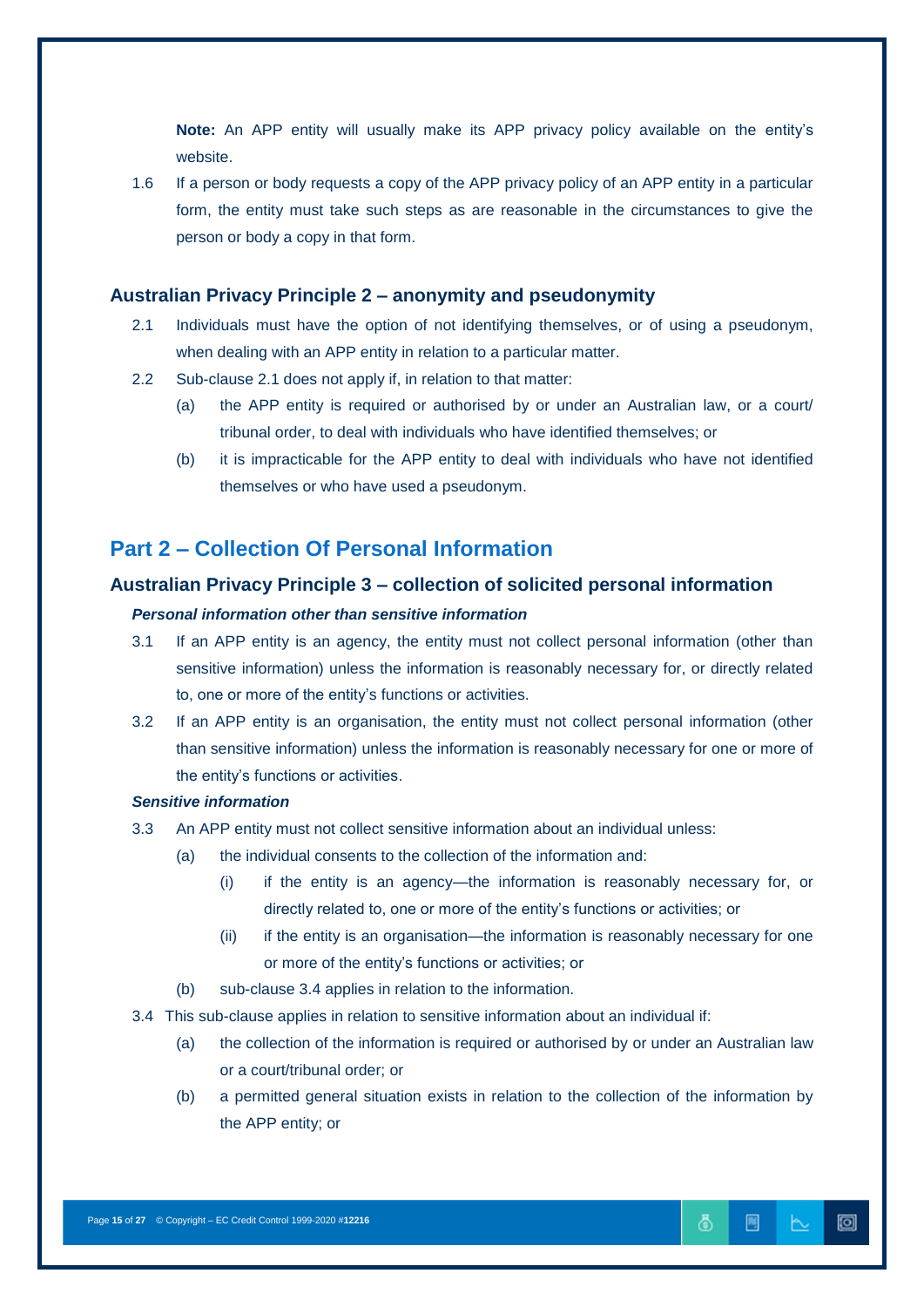- (c) the APP entity is an organisation and a permitted health situation exists in relation to the collection of the information by the entity; or
- (d) the APP entity is an enforcement body and the entity reasonably believes that:
	- (i) if the entity is the Immigration Department—the collection of the information is reasonably necessary for, or directly related to, one or more enforcement related activities conducted by, or on behalf of, the entity; or
	- (ii) otherwise—the collection of the information is reasonably necessary for, or directly related to, one or more of the entity's functions or activities; or
- (e) the APP entity is a non-profit organisation and both of the following apply:
	- (i) the information relates to the activities of the organisation;
	- (ii) the information relates solely to the members of the organisation, or to individuals who have regular contact with the organisation in connection with its activities. Note: For *permitted general situation*, see section 16A. For *permitted health situation*, see section 16B.

#### *Means of collection*

3.5 An APP entity must collect personal information only by lawful and fair means.

- 3.6 An APP entity must collect personal information about an individual only from the individual unless:
	- (a) if the entity is an agency:
		- (i) the individual consents to the collection of the information from someone other than the individual; or
		- (ii) the entity is required or authorised by or under an Australian law, or a court/tribunal order, to collect the information from someone other than the individual; or
	- (b) it is unreasonable or impracticable to do so.

#### *Solicited personal information*

3.7 This principle applies to the collection of personal information that is solicited by an APP entity.

#### **Australian Privacy Principle 4 – dealing with unsolicited personal information**

- 4.1 If:
	- (a) an APP entity receives personal information; and
	- (b) the entity did not solicit the information;

the entity must, within a reasonable period after receiving the information, determine whether or not the entity could have collected the information under Australian Privacy Principle 3 if the entity had solicited the information.

- 4.2 The APP entity may use or disclose the personal information for the purposes of making the determination under sub-clause 4.1.
- 4.3 If: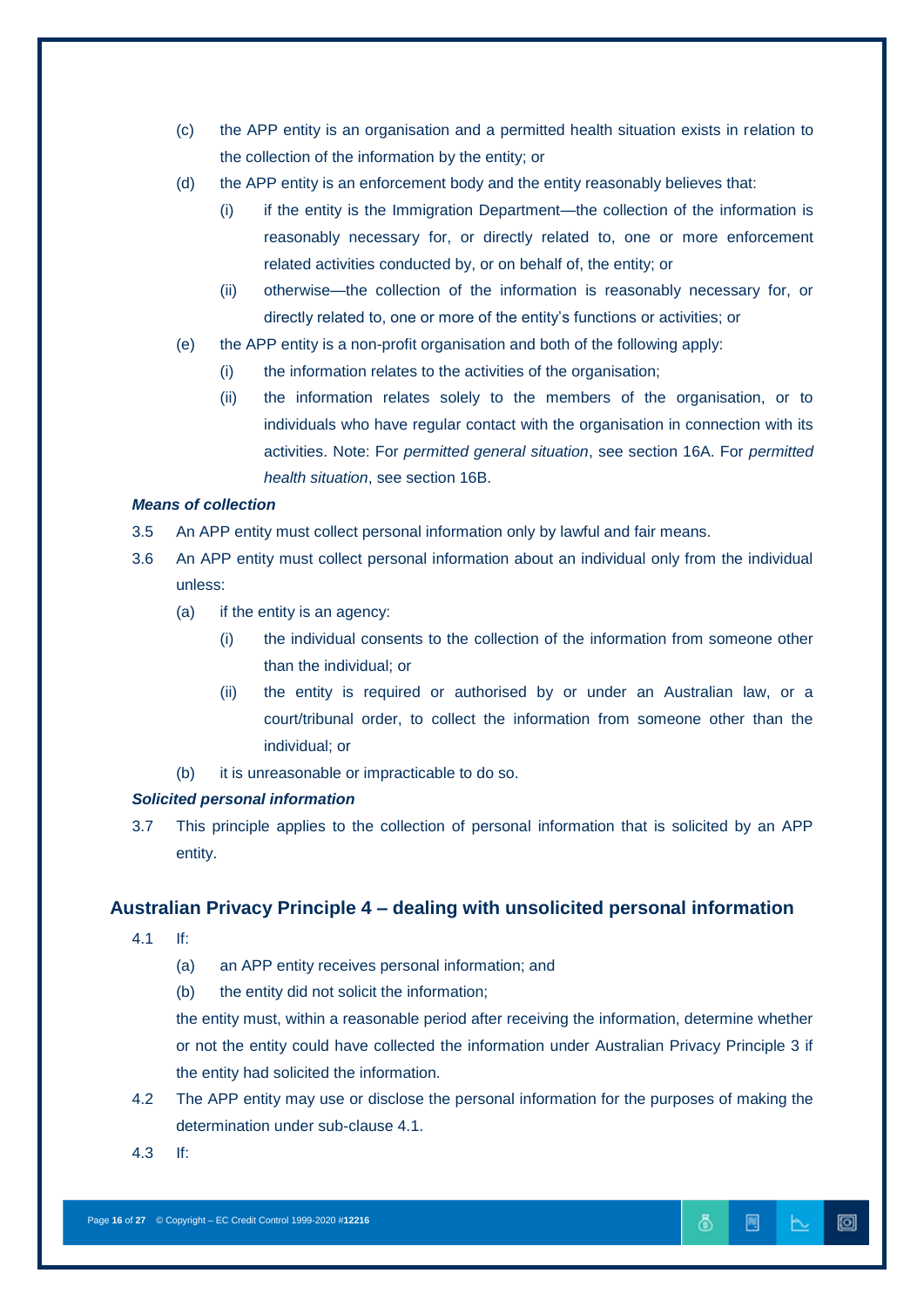- (a) the APP entity determines that the entity could not have collected the personal information; and
- (b) the information is not contained in a Commonwealth record;

the entity must, as soon as practicable but only if it is lawful and reasonable to do so, destroy the information or ensure that the information is de-identified.

4.4 If sub-clause 4.3 does not apply in relation to the personal information, Australian Privacy Principles 5 to 13 apply in relation to the information as if the entity had collected the information under Australian Privacy Principle 3.

## **Australian Privacy Principle 5 – notification of the collection of personal information**

- 5.1 At or before the time or, if that is not practicable, as soon as practicable after, an APP entity collects personal information about an individual, the entity must take such steps (if any) as are reasonable in the circumstances:
	- (a) to notify the individual of such matters referred to in sub-clause 5.2 as are reasonable in the circumstances; or
	- (b) to otherwise ensure that the individual is aware of any such matters.
- 5.2 The matters for the purposes of sub-clause 5.1 are as follows:
	- (a) the identity and contact details of the APP entity;
	- (b) if:
		- (i) the APP entity collects the personal information from someone other than the individual; or
		- (ii) the individual may not be aware that the APP entity has collected the personal information;

the fact that the entity so collects, or has collected, the information and the circumstances of that collection;

- (c) if the collection of the personal information is required or authorised by or under an Australian law or a court/tribunal order— the fact that the collection is so required or authorised (including the name of the Australian law, or details of the court/ tribunal order, that requires or authorises the collection);
- (d) the purposes for which the APP entity collects the personal information;
- (e) the main consequences (if any) for the individual if all or some of the personal information is not collected by the APP entity;
- (f) any other APP entity, body or person, or the types of any other APP entities, bodies or persons, to which the APP entity usually discloses personal information of the kind collected by the entity;
- (g) that the APP privacy policy of the APP entity contains information about how the individual may access the personal information about the individual that is held by the entity and seek the correction of such information;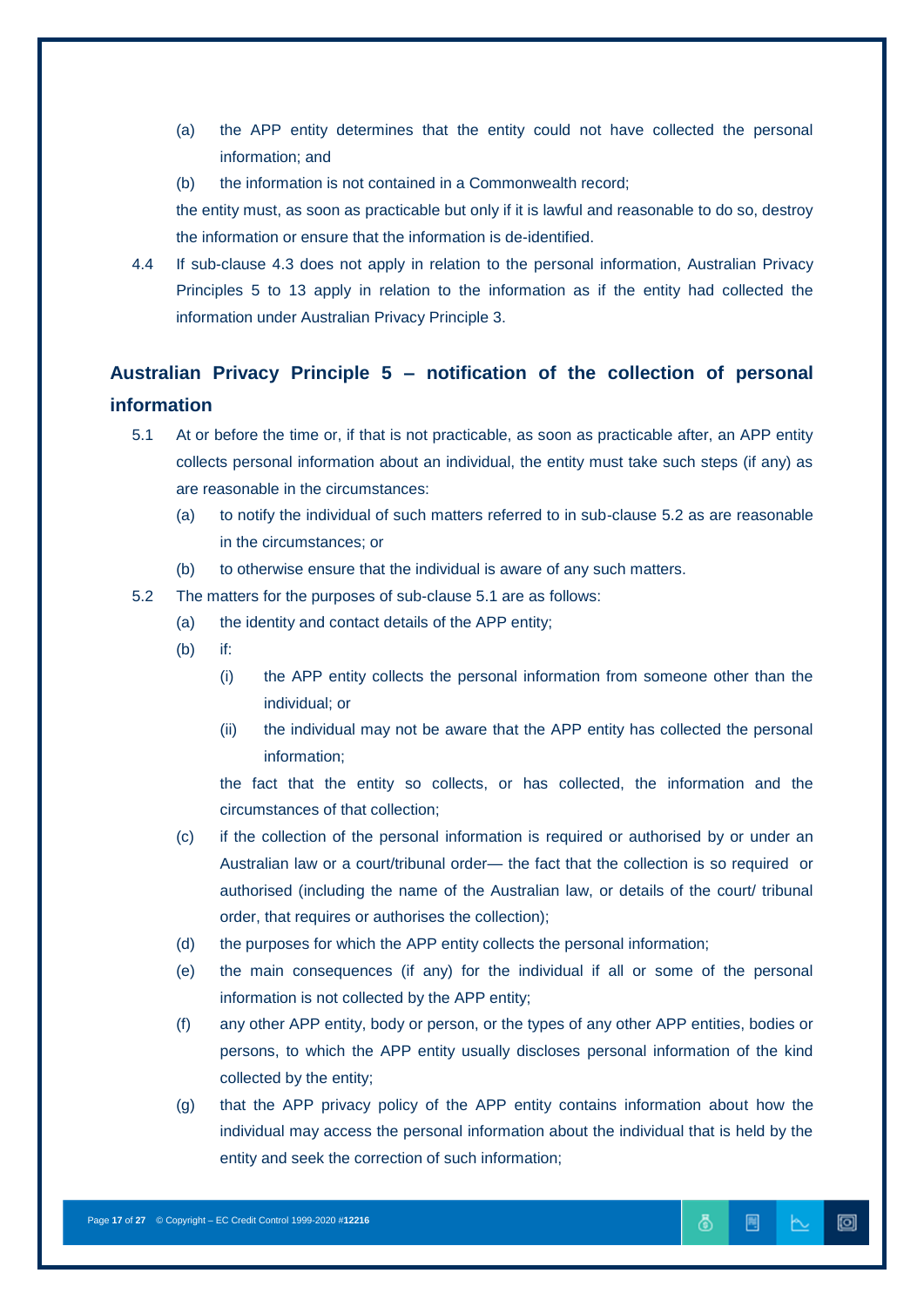- (h) that the APP privacy policy of the APP entity contains information about how the individual may complain about a breach of the Australian Privacy Principles, or a registered APP code (if any) that binds the entity, and how the entity will deal with such a complaint;
- (i) whether the APP entity is likely to disclose the personal information to overseas recipients;
- (i) if the APP entity is likely to disclose the personal information to overseas recipients the countries in which such recipients are likely to be located if it is practicable to specify those countries in the notification or to otherwise make the individual aware of them.

#### **Part 3 – Dealing With Personal Information**

#### **Australian Privacy Principle 6 – use or disclosure of personal information**

#### **Use or disclosure**

- 6.1 If an APP entity holds personal information about an individual that was collected for a particular purpose (the primary purpose), the entity must not use or disclose the information for another purpose (the secondary purpose) unless:
	- (a) the individual has consented to the use or disclosure of the information; or
	- (b) sub-clause 6.2 or 6.3 applies in relation to the use or disclosure of the information.

**Note:** Australian Privacy Principle 8 sets out requirements for the disclosure of personal information to a person who is not in Australia or an external Territory.

- 6.2 This sub-clause applies in relation to the use or disclosure of personal information about an individual if:
	- (a) the individual would reasonably expect the APP entity to use or disclose the information for the secondary purpose and the secondary purpose is:
		- (i) if the information is sensitive information—directly related to the primary purpose; or
		- (ii) if the information is not sensitive information—related to the primary purpose; or
	- (b) the use or disclosure of the information is required or authorised by or under an Australian law or a court/tribunal order; or
	- (c) a permitted general situation exists in relation to the use or disclosure of the information by the APP entity; or
	- (d) the APP entity is an organisation and a permitted health situation exists in relation to the use or disclosure of the information by the entity; or
	- (e) the APP entity reasonably believes that the use or disclosure of the information is reasonably necessary for one or more enforcement related activities conducted by, or on behalf of, an enforcement body.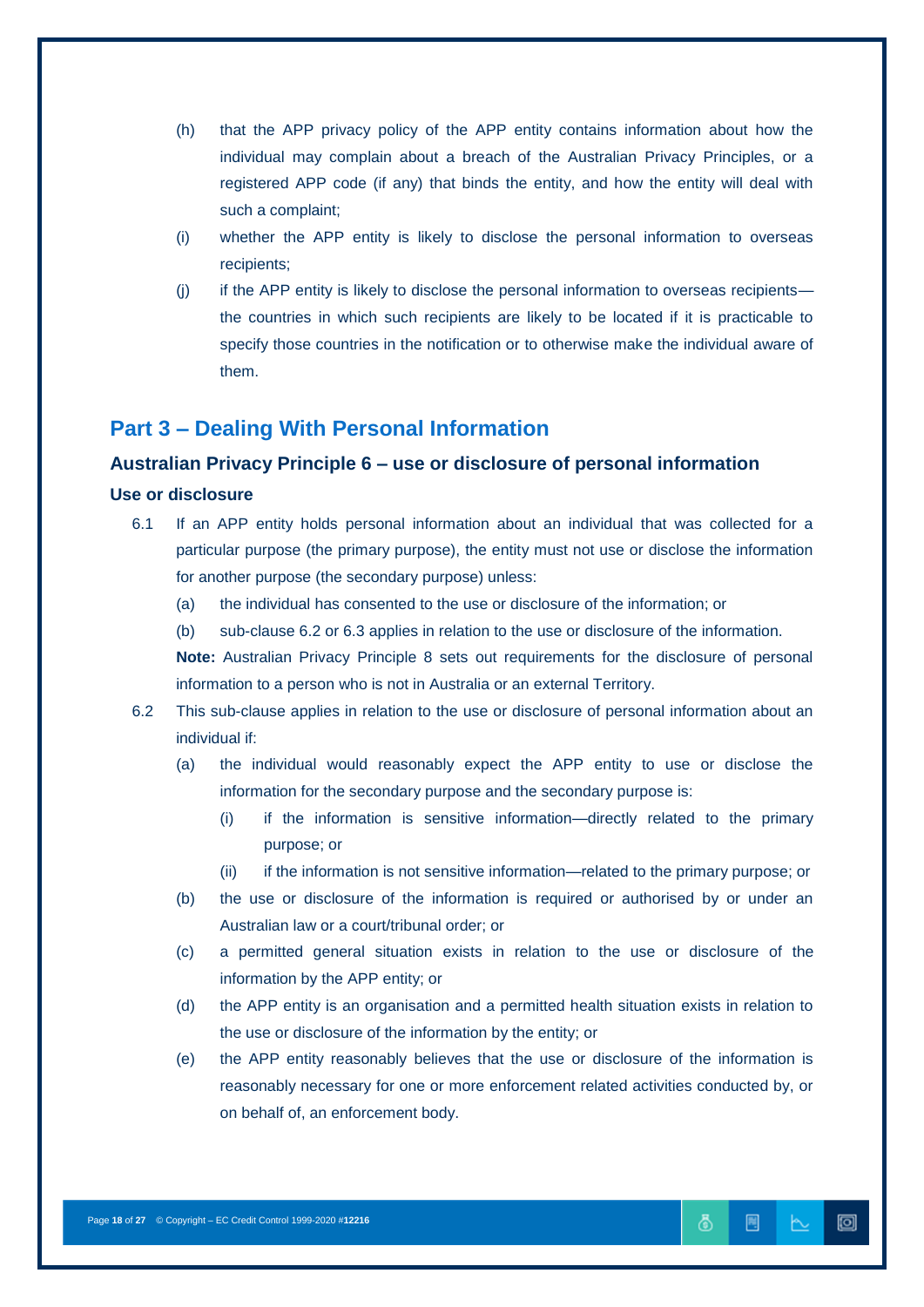**Note:** For *permitted general situation*, see section 16A. For *permitted health situation*, see section 16B.

- 6.3 This sub-clause applies in relation to the disclosure of personal information about an individual by an APP entity that is an agency if:
	- (a) the agency is not an enforcement body; and
	- (b) the information is biometric information or biometric templates; and
	- (c) the recipient of the information is an enforcement body; and
	- (d) the disclosure is conducted in accordance with the guidelines made by the Commissioner for the purposes of this paragraph.

6.4 If:

- (a) the APP entity is an organisation; and
- (b) subsection 16B(2) applied in relation to the collection of the personal information by the entity;

the entity must take such steps as are reasonable in the circumstances to ensure that the information is de-identified before the entity discloses it in accordance with sub-clause 6.1 or 6.2.

#### *Written note of use or disclosure*

6.5 If an APP entity uses or discloses personal information in accordance with paragraph 6.2(e), the entity must make a written note of the use or disclosure.

#### *Related bodies corporate*

- 6.6 If:
	- (a) an APP entity is a body corporate; and
	- (b) the entity collects personal information from a related body corporate;

this principle applies as if the entity's primary purpose for the collection of the information were the primary purpose for which the related body corporate collected the information.

#### *Exceptions*

- 6.7 This principle does not apply to the use or disclosure by an organisation of:
	- (a) personal information for the purpose of direct marketing; or
	- (b) government related identifiers.

#### **Australian Privacy Principle 7 – direct marketing**

#### *Direct marketing*

7.1 If an organisation holds personal information about an individual, the organisation must not use or disclose the information for the purpose of direct marketing.

**Note:** An act or practice of an agency may be treated as an act or practice of an organisation, see section 7A.

#### *Exceptions – personal information other than sensitive information*

7.2 Despite subclause 7.1, an organisation may use or disclose personal information (other than sensitive information) about an individual for the purpose of direct marketing if: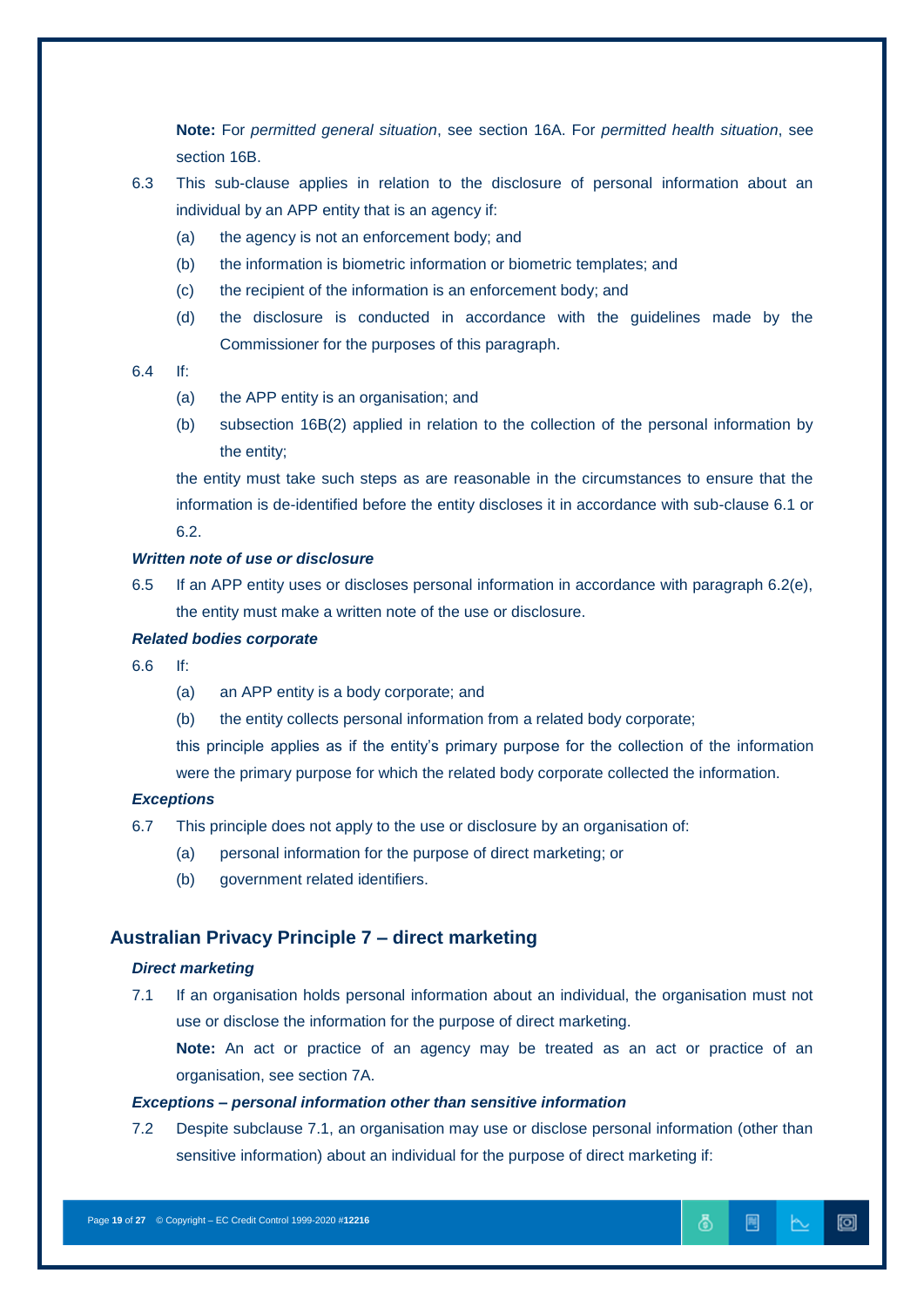- (a) the organisation collected the information from the individual; and
- (b) the individual would reasonably expect the organisation to use or disclose the information for that purpose; and
- (c) the organisation provides a simple means by which the individual may easily request not to receive direct marketing communications from the organisation; and
- (d) the individual has not made such a request to the organisation.
- 7.3 Despite subclause 7.1, an organisation may use or disclose personal information (other than sensitive information) about an individual for the purpose of direct marketing if:
	- (a) the organisation collected the information from:
		- (i) the individual and the individual would not reasonably expect the organisation to use or disclose the information for that purpose; or
		- (ii) someone other than the individual; and
	- (b) either:
		- (i) the individual has consented to the use or disclosure of the information for that purpose; or
		- (ii) it is impracticable to obtain that consent; and
	- (c) the organisation provides a simple means by which the individual may easily request not to receive direct marketing communications from the organisation; and
	- (d) in each direct marketing communication with the individual:
		- (i) the organisation includes a prominent statement that the individual may make such a request; or
		- (ii) the organisation otherwise draws the individual's attention to the fact that the individual may make such a request; and
	- (e) the individual has not made such a request to the organisation.

#### *Exception – sensitive information*

7.4 Despite subclause 7.1, an organisation may use or disclose sensitive information about an individual for the purpose of direct marketing if the individual has consented to the use or disclosure of the information for that purpose.

#### *Exception – contracted service providers*

- 7.5 Despite subclause 7.1, an organisation may use or disclose personal information for the purpose of direct marketing if:
	- (a) the organisation is a contracted service provider for a Commonwealth contract; and
	- (b) the organisation collected the information for the purpose of meeting (directly or indirectly) an obligation under the contract; and
	- (c) the use or disclosure is necessary to meet (directly or indirectly) such an obligation.

#### *Individual may request not to receive direct marketing communications etc.*

- 7.6 If an organisation (the first organisation) uses or discloses personal information about an individual:
	- (a) for the purpose of direct marketing by the first organisation; or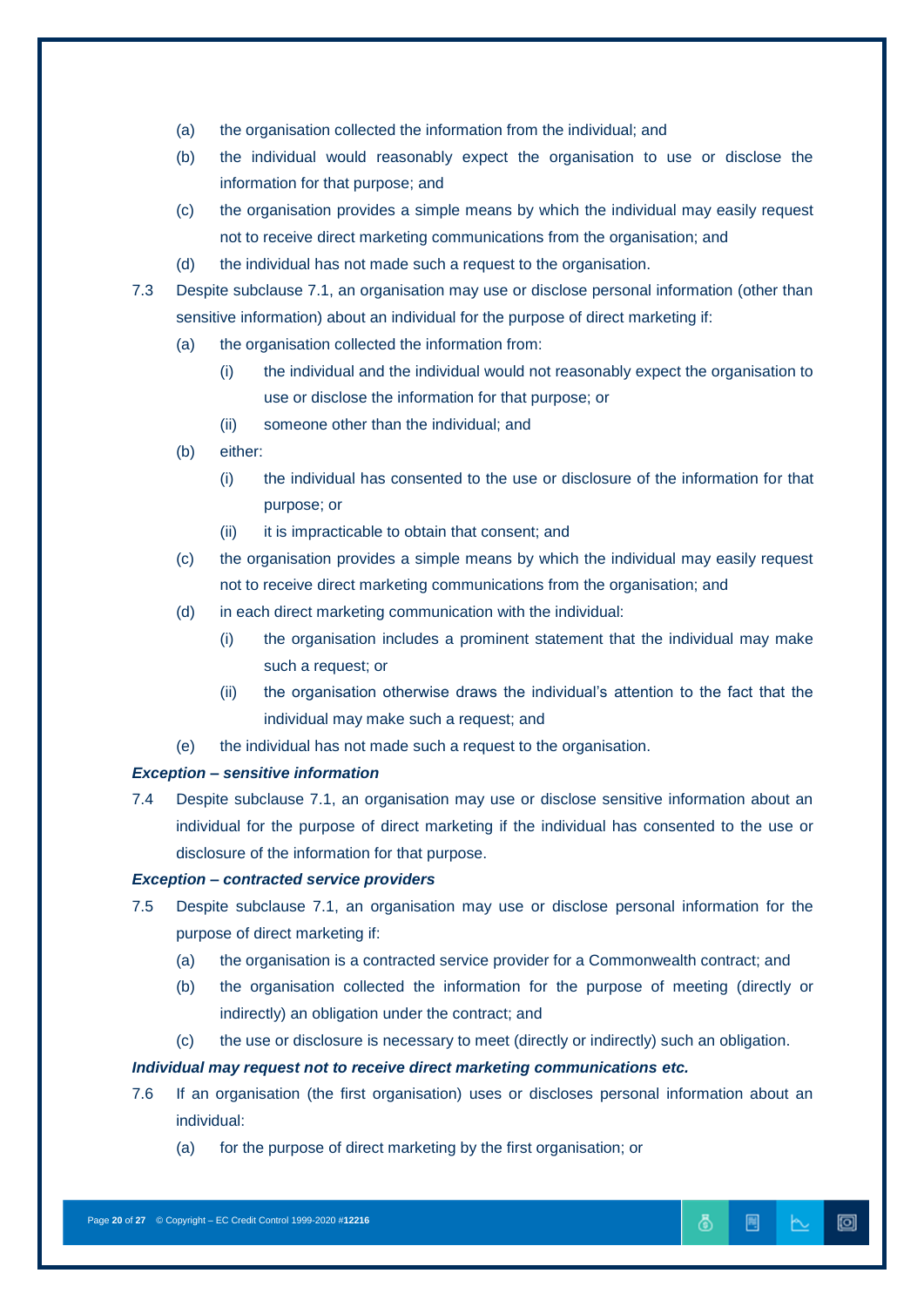(b) for the purpose of facilitating direct marketing by other organisations;

the individual may:

- (c) if paragraph (a) applies—request not to receive direct marketing communications from the first organisation; and
- (d) if paragraph (b) applies—request the organisation not to use or disclose the information for the purpose referred to in that paragraph; and
- (e) request the first organisation to provide its source of the information.
- 7.7 If an individual makes a request under subclause 7.6, the first organisation must not charge the individual for the making of, or to give effect to, the request and:
	- (a) if the request is of a kind referred to in paragraph 7.6(c) or  $(d)$ —the first organisation must give effect to the request within a reasonable period after the request is made; and
	- (b) if the request is of a kind referred to in paragraph  $7.6(e)$ —the organisation must, within a reasonable period after the request is made, notify the individual of its source unless it is impracticable or unreasonable to do so.

#### *Interaction with other legislation*

- 7.8 This principle does not apply to the extent that any of the following apply:
	- (a) the *Do Not Call Register Act 2006*;
	- (b) the *Spam Act 2003*;

(c) any other Act of the Commonwealth, or a Norfolk Island enactment, prescribed by the regulations.

## **Australian Privacy Principle 8 – cross-border disclosure of personal information**

- 8.1 Before an APP entity discloses personal information about an individual to a person (the overseas recipient):
	- (a) who is not in Australia or an external Territory; and
	- (b) who is not the entity or the individual;

the entity must take such steps as are reasonable in the circumstances to ensure that the overseas recipient does not breach the Australian Privacy Principles (other than Australian Privacy Principle 1) in relation to the information.

**Note**: In certain circumstances, an act done, or a practice engaged in, by the overseas recipient is taken, under section 16C, to have been done, or engaged in, by the APP entity and to be a breach of the Australian Privacy Principles.

- 8.2 Sub-clause 8.1 does not apply to the disclosure of personal information about an individual by an APP entity to the overseas recipient if:
	- (a) the entity reasonably believes that:
		- (i) the recipient of the information is subject to a law, or binding scheme, that has the effect of protecting the information in a way that, overall, is at least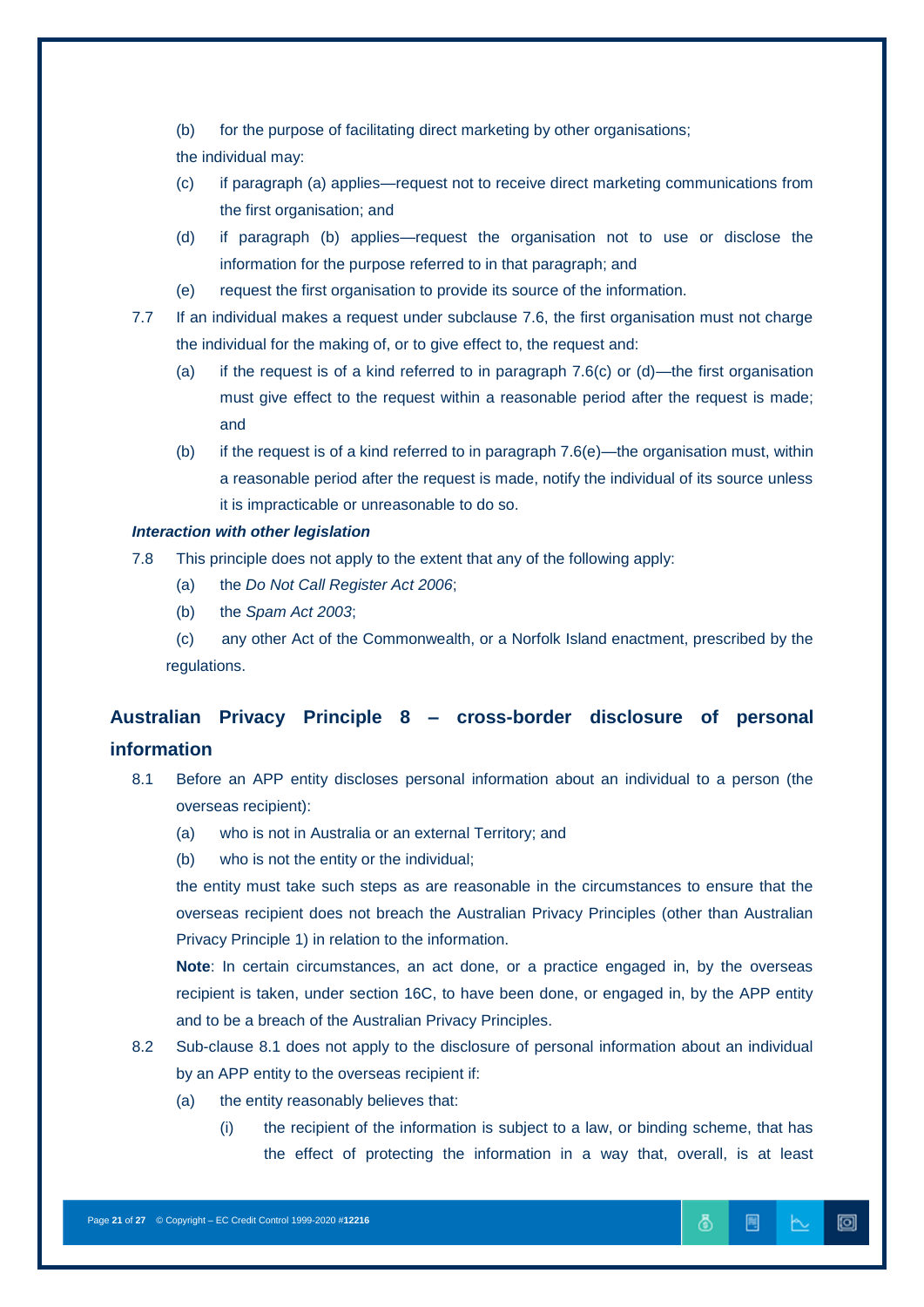substantially similar to the way in which the Australian Privacy Principles protect the information; and

- (ii) there are mechanisms that the individual can access to take action to enforce that protection of the law or binding scheme; or
- (b) both of the following apply:
	- (i) the entity expressly informs the individual that if he or she consents to the disclosure of the information, sub-clause 8.1 will not apply to the disclosure;
	- (ii) after being so informed, the individual consents to the disclosure; or
- (c) the disclosure of the information is required or authorised by or under an Australian law or a court/tribunal order; or
- (d) a permitted general situation (other than the situation referred to in item 4 or 5 of the table in subsection 16A(1)) exists in relation to the disclosure of the information by the APP entity; or
- (e) the entity is an agency and the disclosure of the information is required or authorised by or under an international agreement relating to information sharing to which Australia is a party; or
- (f) the entity is an agency and both of the following apply:
	- (i) the entity reasonably believes that the disclosure of the information is reasonably necessary for one or more enforcement related activities conducted by, or on behalf of, an enforcement body;
	- (ii) the recipient is a body that performs functions, or exercises powers, that are similar to those performed or exercised by an enforcement body.

**Note:** For *permitted general situation*, see section 16A.

## **Australian Privacy Principle 9 – adoption, use or disclosure of government related identifiers**

#### *Adoption of government related identifiers*

- 9.1 An organisation must not adopt a government related identifier of an individual as its own identifier of the individual unless:
	- (a) the adoption of the government related identifier is required or authorised by or under an Australian law or a court/tribunal order; or
	- (b) sub-clause 9.3 applies in relation to the adoption.

**Note:** An act or practice of an agency may be treated as an act or practice of an organisation, see section 7A.

#### *Use or disclosure of government related identifiers*

9.2 An organisation must not use or disclose a government related identifier of an individual unless: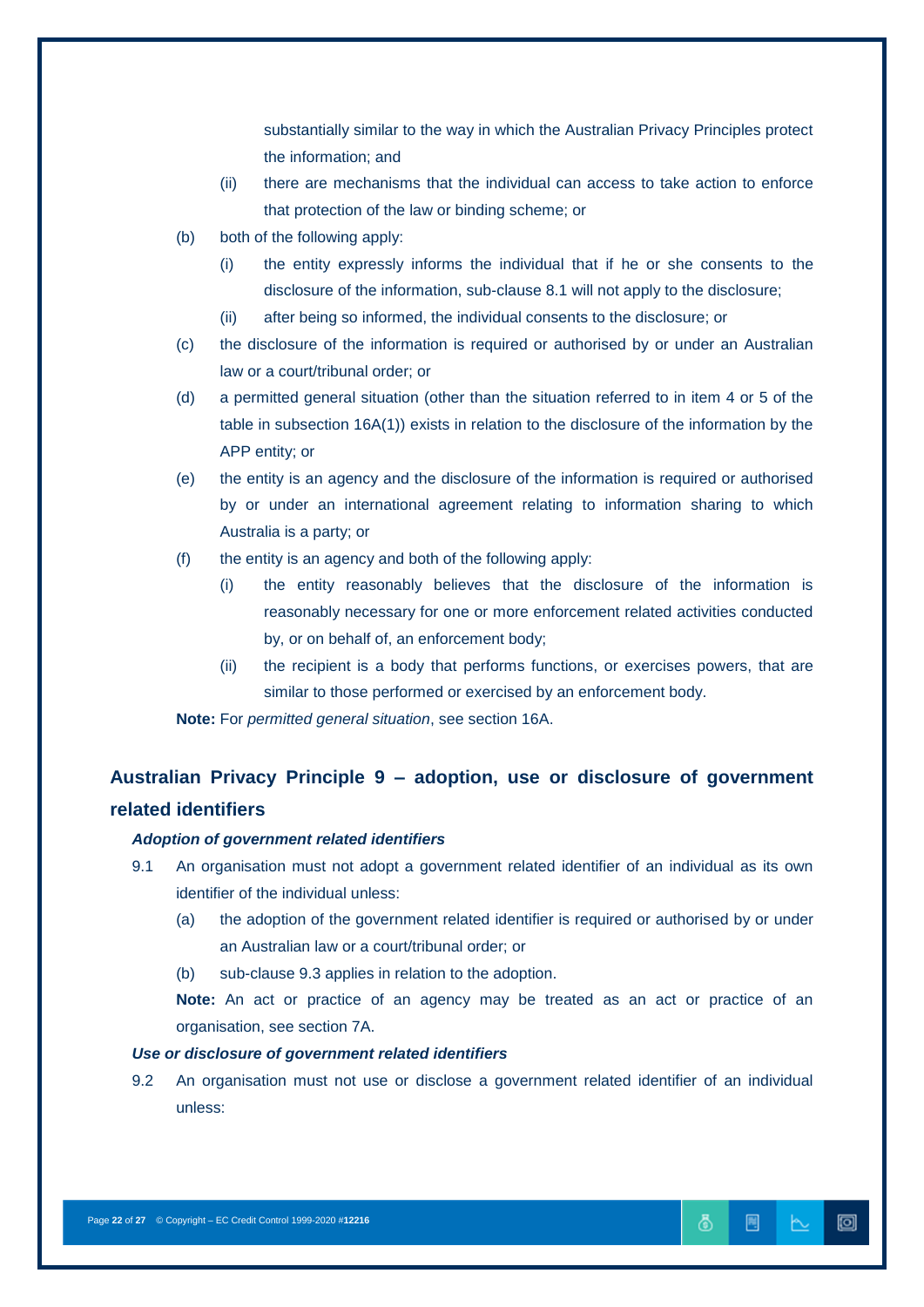- (a) the use or disclosure of the identifier is reasonably necessary for the organisation to verify the identity of the individual for the purposes of the organisation's activities or functions; or
- (b) the use or disclosure of the identifier is reasonably necessary for the organisation to fulfil its obligations to an agency or a State or Territory authority; or
- (c) the use or disclosure of the identifier is required or authorised by or under an Australian law or a court/tribunal order; or
- (d) a permitted general situation (other than the situation referred to in item 4 or 5 of the table in subsection 16A(1)) exists in relation to the use or disclosure of the identifier; or
- (e) the organisation reasonably believes that the use or disclosure of the identifier is reasonably necessary for one or more enforcement related activities conducted by, or on behalf of, an enforcement body; or
- (f) sub-clause 9.3 applies in relation to the use or disclosure.

**Note 1:** An act or practice of an agency may be treated as an act or practice of an organisation, see section 7A.

**Note 2:** For *permitted general situation*, see section 16A.

#### *Regulations about adoption, use or disclosure*

- 9.3 This sub-clause applies in relation to the adoption, use or disclosure by an organisation of a government related identifier of an individual if:
	- (a) the identifier is prescribed by the regulations; and
	- (b) the organisation is prescribed by the regulations, or is included in a class of organisations prescribed by the regulations; and
	- (c) the adoption, use or disclosure occurs in the circumstances prescribed by the regulations.

**Note:** There are prerequisites that must be satisfied before the matters mentioned in this sub-clause are prescribed, see subsections 100(2) and (3).

#### **Part 4 – Integrity Of Personal Information**

#### **Australian Privacy Principle 10 – quality of personal information**

- 10.1 An APP entity must take such steps (if any) as are reasonable in the circumstances to ensure that the personal information that the entity collects is accurate, up to date and complete.
- 10.2 An APP entity must take such steps (if any) as are reasonable in the circumstances to ensure that the personal information that the entity uses or discloses is, having regard to the purpose of the use or disclosure, accurate, up to date, complete and relevant.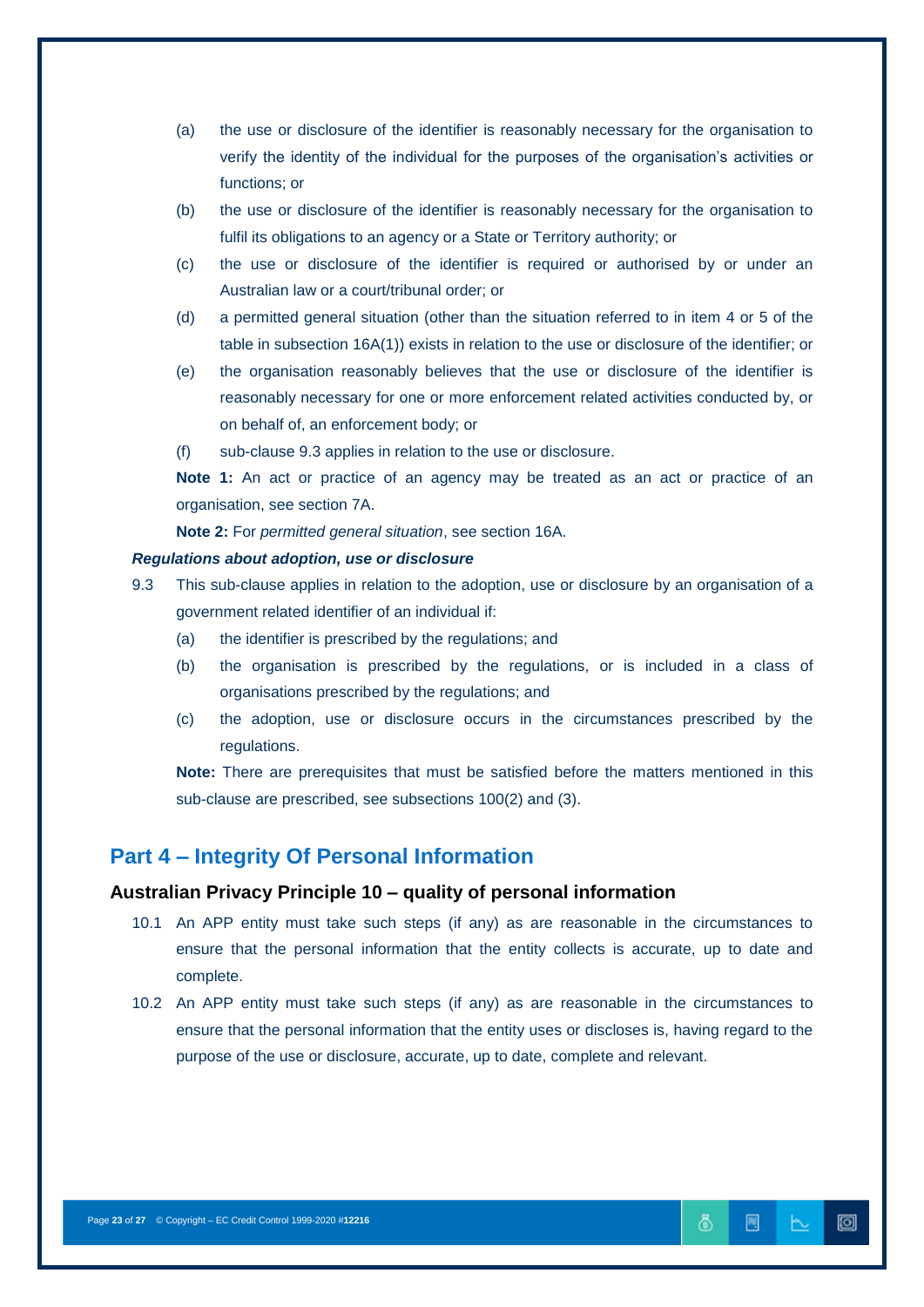#### **Australian Privacy Principle 11 – security of personal information**

- 11.1 If an APP entity holds personal information, the entity must take such steps as are reasonable in the circumstances to protect the information:
	- (a) from misuse, interference and loss; and
	- (b) from unauthorised access, modification or disclosure.
- 11.2 If:
	- (a) an APP entity holds personal information about an individual; and
	- (b) the entity no longer needs the information for any purpose for which the information may be used or disclosed by the entity under this Schedule; and
	- (c) the information is not contained in a Commonwealth record; and
	- (d) the entity is not required by or under an Australian law, or a court/tribunal order, to retain the information;

the entity must take such steps as are reasonable in the circumstances to destroy the information or to ensure that the information is de-identified.

#### **Part 5 – Access To, And Correction Of, Personal Information**

#### **Australian Privacy Principle 12 – access to personal information**

#### *Access*

12.1 If an APP entity holds personal information about an individual, the entity must, on request by the individual, give the individual access to the information.

#### *Exception to access – agency*

- 12.2 If:
	- (a) the APP entity is an agency; and
	- (b) the entity is required or authorised to refuse to give the individual access to the personal information by or under:
		- (i) the Freedom of Information Act; or
		- (ii) any other Act of the Commonwealth, or a Norfolk Island enactment, that provides for access by persons to documents;

then, despite sub-clause 12.1, the entity is not required to give access to the extent that the entity is required or authorised to refuse to give access.

#### *Exception to access – organisation*

- 12.3 If the APP entity is an organisation then, despite sub-clause 12.1, the entity is not required to give the individual access to the personal information to the extent that:
	- (a) the entity reasonably believes that giving access would pose a serious threat to the life, health or safety of any individual, or to public health or public safety; or
	- (b) giving access would have an unreasonable impact on the privacy of other individuals; or
	- (c) the request for access is frivolous or vexatious; or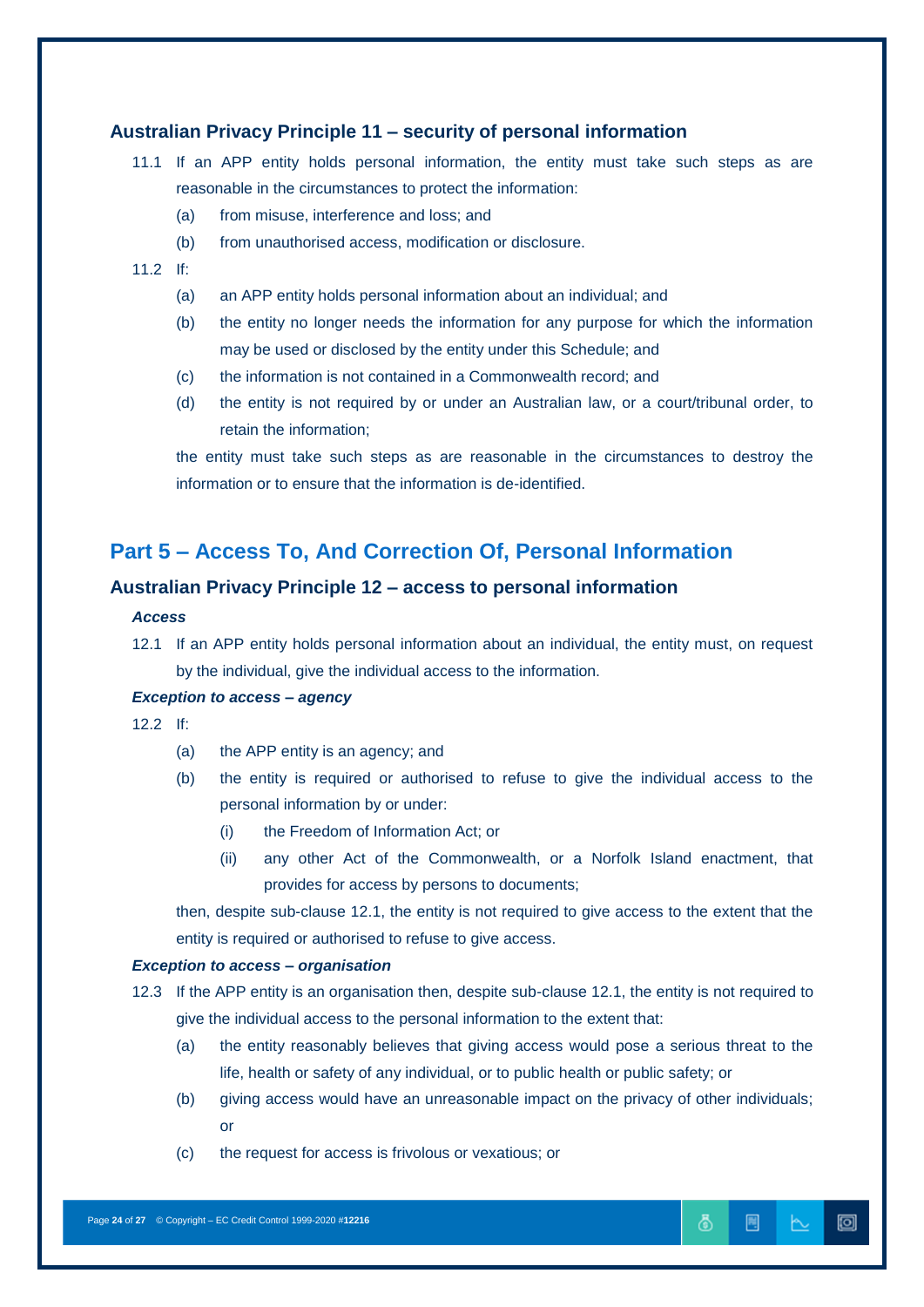- (d) the information relates to existing or anticipated legal proceedings between the entity and the individual, and would not be accessible by the process of discovery in those proceedings; or
- (e) giving access would reveal the intentions of the entity in relation to negotiations with the individual in such a way as to prejudice those negotiations; or
- (f) giving access would be unlawful; or
- (g) denying access is required or authorised by or under an Australian law or a court/ tribunal order; or
- (h) both of the following apply:
	- (i) the entity has reason to suspect that unlawful activity, or misconduct of a serious nature, that relates to the entity's functions or activities has been, is being or may be engaged in;
	- (ii) giving access would be likely to prejudice the taking of appropriate action in relation to the matter; or
- (i) giving access would be likely to prejudice one or more enforcement related activities conducted by, or on behalf of, an enforcement body; or
- (j) giving access would reveal evaluative information generated within the entity in connection with a commercially sensitive decision-making process.

#### *Dealing with requests for access*

- 12.4 The APP entity must:
	- (a) respond to the request for access to the personal information:
		- (i) if the entity is an agency—within 30 days after the request is made; or
		- (ii) if the entity is an organisation—within a reasonable period after the request is made; and
	- (b) give access to the information in the manner requested by the individual, if it is reasonable and practicable to do so.

#### *Other means of access*

- 12.5 If the APP entity refuses:
	- (a) to give access to the personal information because of sub-clause 12.2 or 12.3; or
	- (b) to give access in the manner requested by the individual;

the entity must take such steps (if any) as are reasonable in the circumstances to give access in a way that meets the needs of the entity and the individual.

12.6 Without limiting sub-clause 12.5, access may be given through the use of a mutually agreed intermediary.

#### *Access charges*

- 12.7 If the APP entity is an agency, the entity must not charge the individual for the making of the request or for giving access to the personal information.
- 12.8 If:
	- (a) the APP entity is an organisation; and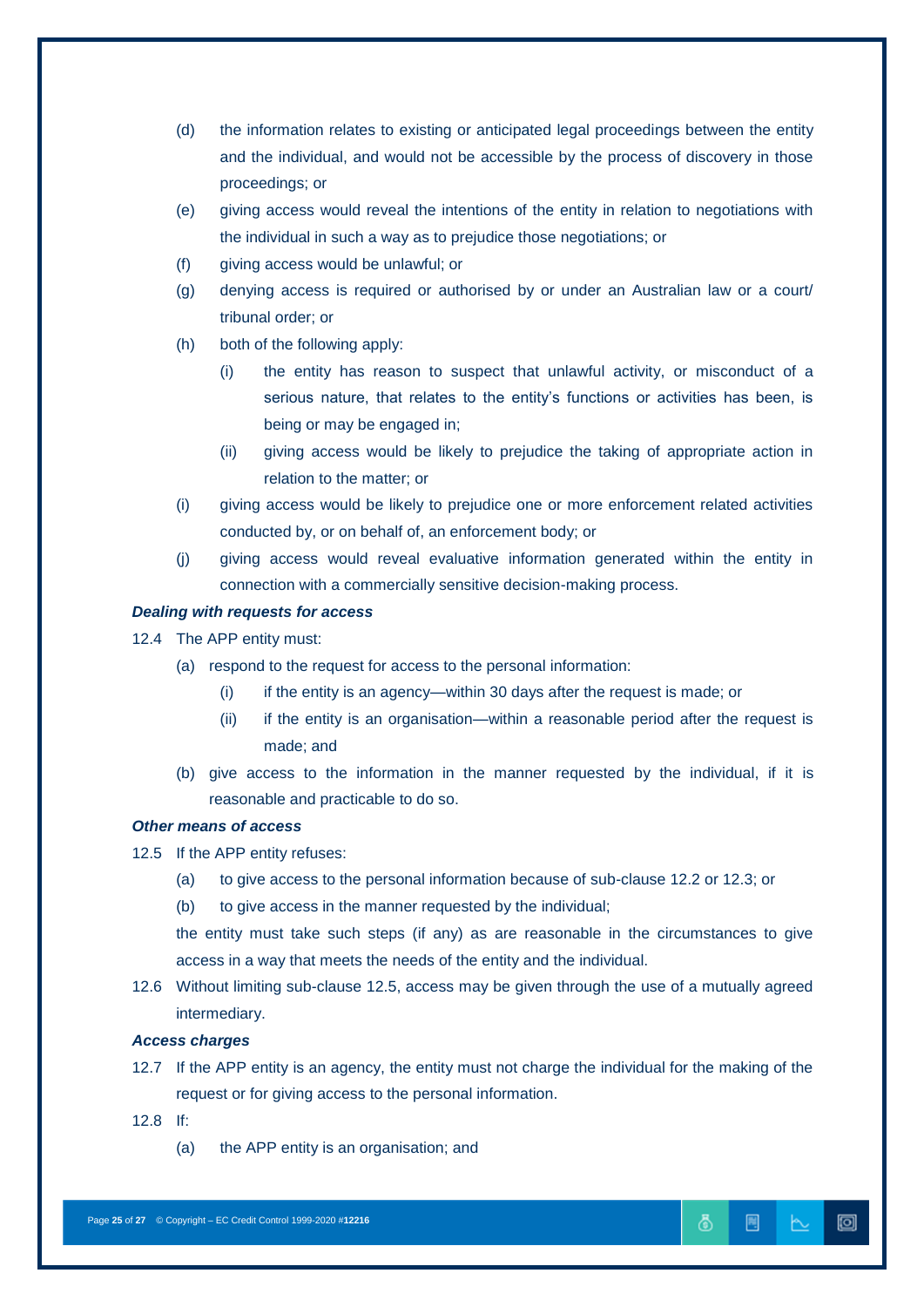(b) the entity charges the individual for giving access to the personal information; the charge must not be excessive and must not apply to the making of the request.

#### *Refusal to give access*

- 12.9 If the APP entity refuses to give access to the personal information because of sub-clause 12.2 or 12.3, or to give access in the manner requested by the individual, the entity must give the individual a written notice that sets out:
	- (a) the reasons for the refusal except to the extent that, having regard to the grounds for the refusal, it would be unreasonable to do so; and
	- (b) the mechanisms available to complain about the refusal; and
	- (c) any other matter prescribed by the regulations.
- 12.10 If the APP entity refuses to give access to the personal information because of paragraph 12.3(j), the reasons for the refusal may include an explanation for the commercially sensitive decision.

#### **Australian Privacy Principle 13 – correction of personal information**

#### *Correction*

- 13.1 If:
	- (a) an APP entity holds personal information about an individual; and
	- (b) either:
		- (i) the entity is satisfied that, having regard to a purpose for which the information is held, the information is inaccurate, out of date, incomplete, irrelevant or misleading; or
		- (ii) the individual requests the entity to correct the information;

the entity must take such steps (if any) as are reasonable in the circumstances to correct that information to ensure that, having regard to the purpose for which it is held, the information is accurate, up to date, complete, relevant and not misleading.

#### *Notification of correction to third parties*

- 13.2 If:
	- (a) the APP entity corrects personal information about an individual that the entity previously disclosed to another APP entity; and
	- (b) the individual requests the entity to notify the other APP entity of the correction;

the entity must take such steps (if any) as are reasonable in the circumstances to give that notification unless it is impracticable or unlawful to do so.

#### *Refusal to correct information*

- 13.3 If the APP entity refuses to correct the personal information as requested by the individual, the entity must give the individual a written notice that sets out:
	- (a) the reasons for the refusal except to the extent that it would be unreasonable to do so; and
	- (b) the mechanisms available to complain about the refusal; and